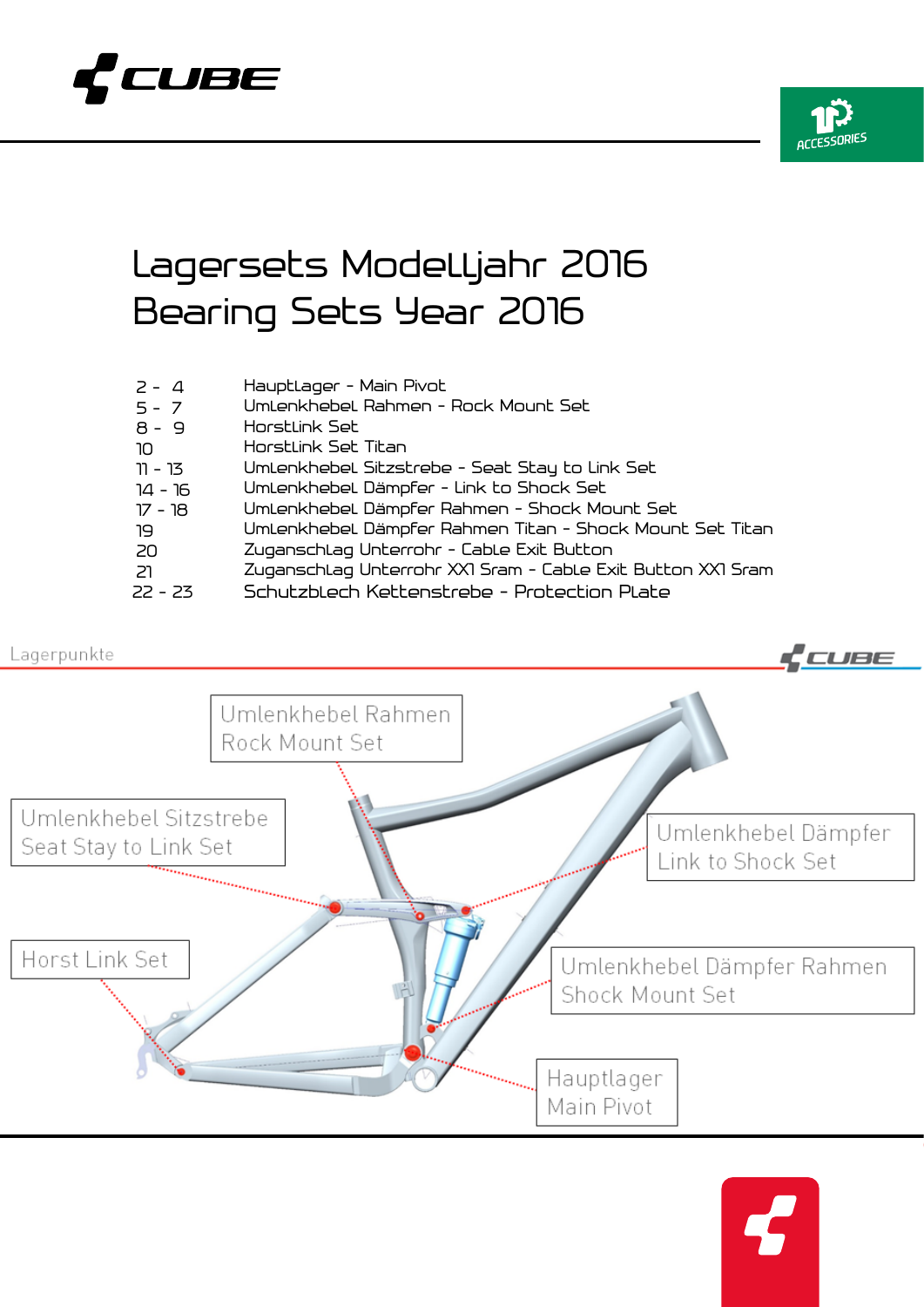

Hauptlager - Main Pivot





**ART. 10526**

| 728400 | Cube Sting WLS 140 SL 27.5 coral 'n 'iridium 2016               |
|--------|-----------------------------------------------------------------|
| 771200 | Cube Stereo Hybrid 120 HPA Pro 400 29 grey 'n 'green 2016       |
| 771250 | Cube Stereo Hybrid 120 HPA Pro 500 29 grey'n 'green 2016        |
| 773200 | Cube Stereo Hybrid 140 HPA Pro 400 27.5 black 'n 'flashred 2016 |
|        |                                                                 |

Cube Stereo Hybrid 140 HPA Pro 500 27.5 black´n´flashred 2016



 Cube AMS 100 C:62 Race 29 blackline 2016 Cube AMS 100 C:62 SL 29 teamline 2016 Cube AMS 100 C:62 SLT 29 zeroblack 2016

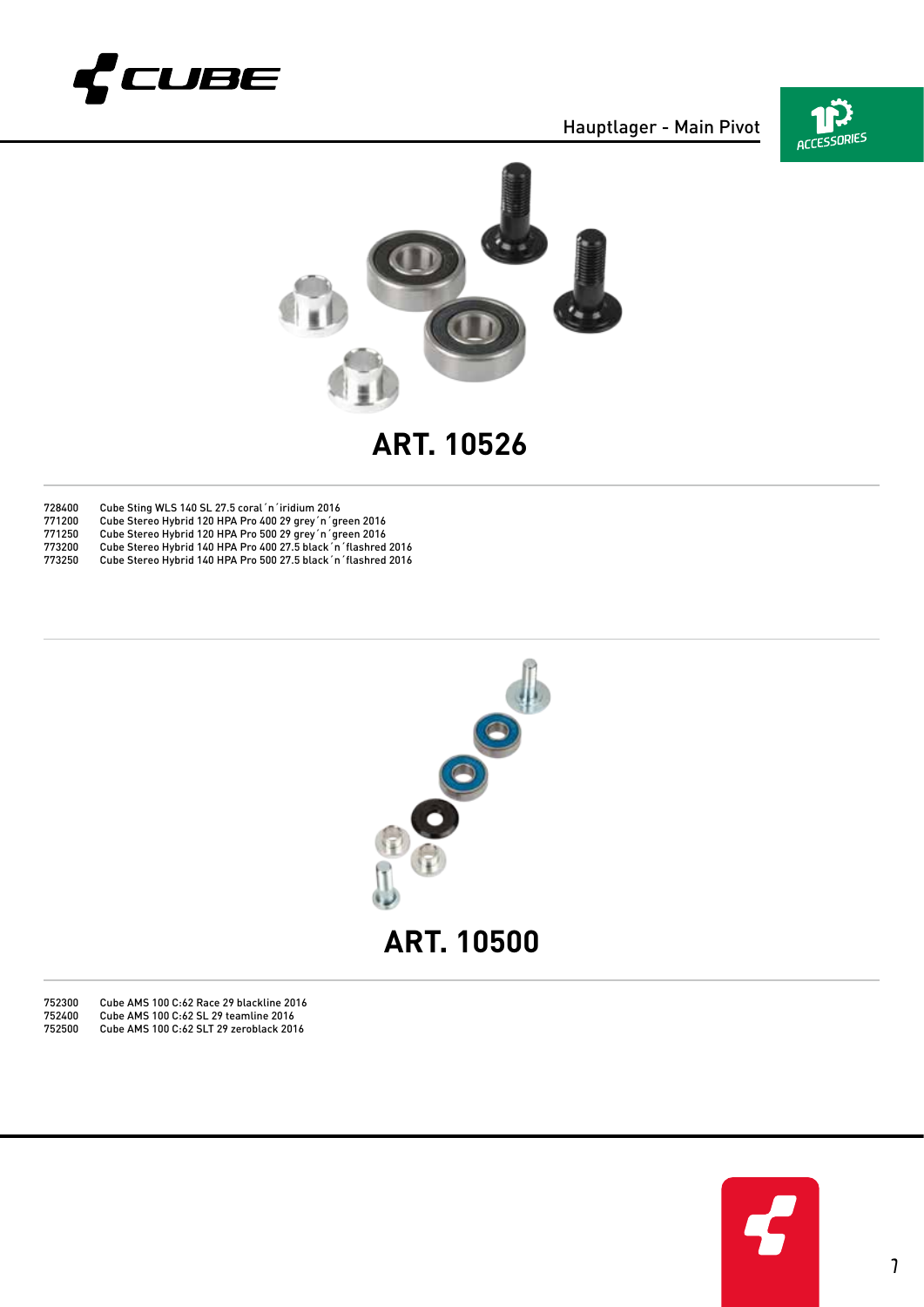

Hauptlager - Main Pivot





**ART. 10527**

| 755200 | Cube Stereo 140 HPA Pro 27.5 black 'n 'flashred 2016     |
|--------|----------------------------------------------------------|
| 755300 | Cube Stereo 140 HPA Race 27.5 black 'n 'flashyellow 2016 |
| 755400 | Cube Stereo 140 HPA SL 27.5 metal 'n 'flashred 2016      |
| 763300 | Cube Fritzz 180 HPA Race 27.5 black 'n 'flashyellow 2016 |

Cube Fritzz 180 HPA SL 27.5 metal´n´flashred 2016



Cube Stereo 160 C:68 Action Team 27.5 action team 2016

| 754300 | Cube Stereo 120 HPC Race carbon 'n 'white 2016           |
|--------|----------------------------------------------------------|
| 754400 | Cube Stereo 120 HPC SL carbon 'n 'flashred 2016          |
| 756300 | Cube Stereo 140 C:62 Race 27.5 carbon 'n 'flashred 2016  |
| 756400 | Cube Stereo 140 C:62 SL 27.5 carbon 'n 'green 2016       |
| 757500 | Cube Stereo 140 C:68 SLT 27.5 zeroblack 2016             |
| 758400 | Cube Stereo 140 C:62 SL 29 carbon 'n 'blue 2016          |
| 758500 | Cube Stereo 140 C:68 SLT 29 zeroblack 2016               |
| 761300 | Cube Stereo 160 C:62 Race 27.5 carbon 'n 'green 2016     |
| 761400 | Cube Stereo 160 C:62 SL 27.5 carbon 'n 'flashorange 2016 |
|        |                                                          |

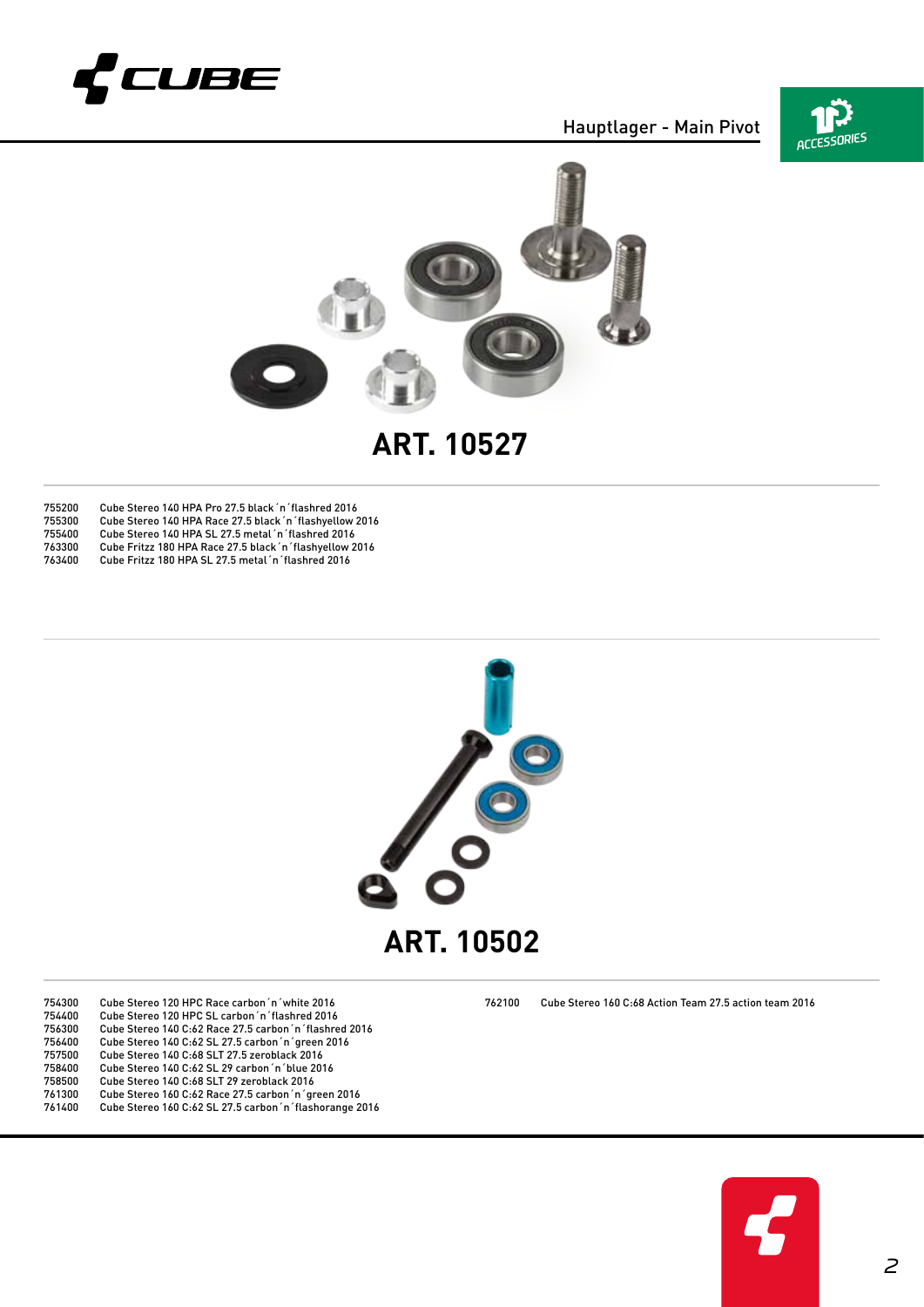



#### **ART. 10543**

727200 Cube Sting WLS 120 Pro reefblue 'n 'kiwi 2016<br>727300 Cube Sting WLS 120 Race black 'n 'blue 2016<br>753200 Cube Stereo 120 HPA Pro grey 'n 'flashred 201<br>753300 Cube Stereo 120 HPA Race black 'n 'blue 2016 Cube Sting WLS 120 Race black 'n 'blue 2016 Cube Stereo 120 HPA Pro grey´n´flashred 2016 Cube Stereo 120 HPA Race black´n´blue 2016 Cube Stereo 120 HPA SL black´n´green 2016

#### **ART. 10544**

Cube Stereo 150 HPA Race 27.5+ grey´n´flashred 2016

- Cube Stereo 150 HPA SL 27.5+ blue´n´flashred 2016
- Cube Stereo 160 HPA Race 27.5 black´n´flashred´n´blue 2016 Cube Stereo 160 HPA SL 27.5 iridium´n´green 2016
- Cube Stereo 160 HPA TM 27.5 bermudablue´n´flashorange 2016

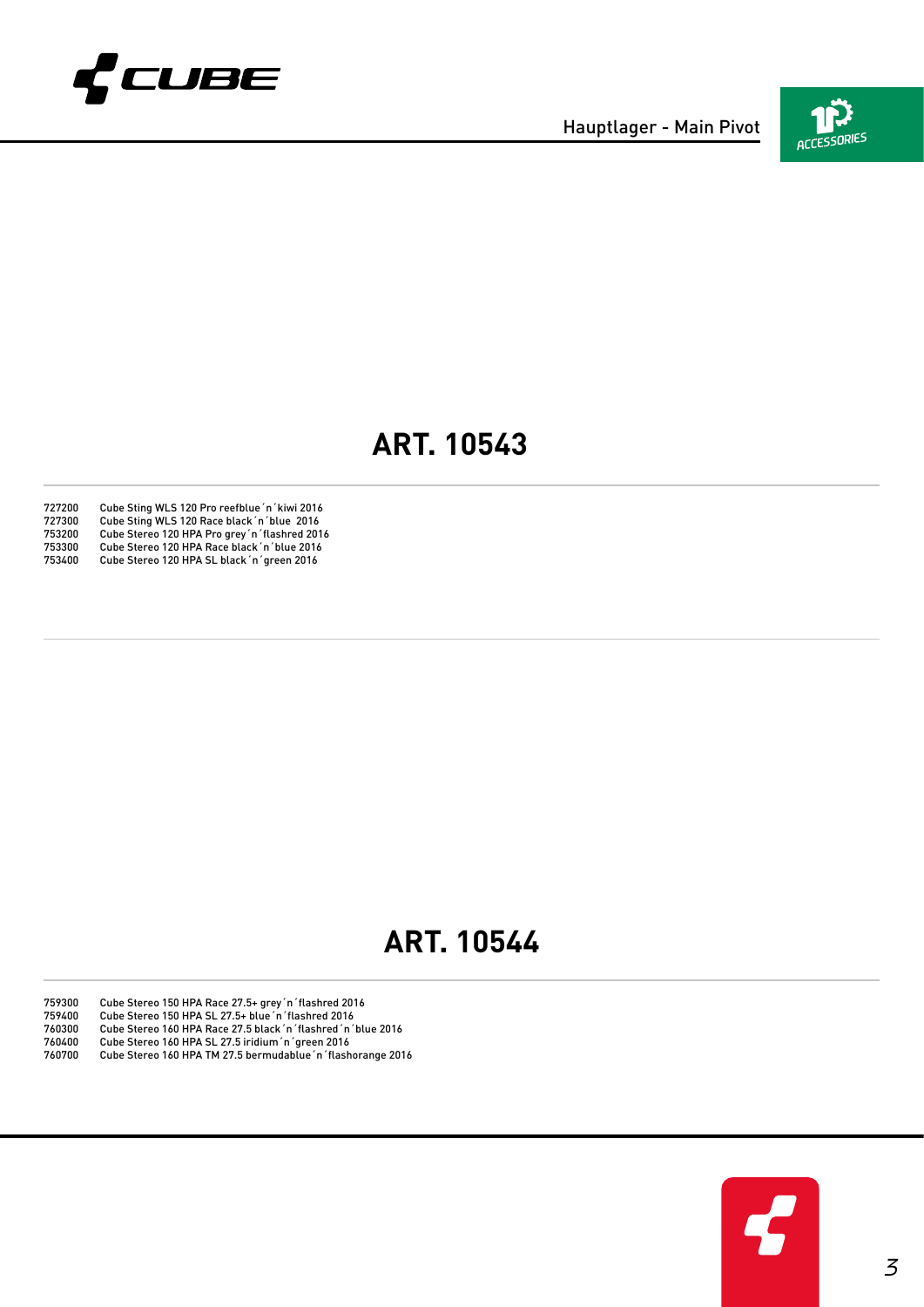

Hauptlager - Main Pivot



#### **ART. 10545**

 Cube TWO15 HPA Race 27.5 black´n´green 2016 Cube TWO15 HPA SL 27.5 powderblue'n'flashred 2016

## **ART. 10549**

 Cube Sting WLS Hybrid 120 SL 500 27.5 reefblue´n´flashred 2016 Cube Stereo Hybrid 120 HPA Race 500 iridium´n´flashblue 2016 771301 Cube Stereo Hybrid 120 HPA Race 500 Nyon iridium´n´flashblue 2016<br>771400 Cube Stereo Hybrid 120 HPA SL 500 black´n´flashred 2016<br>773100 Cube Stereo Hybrid 140 HPA 500 27.5+ petrol´n´flashorange 2016 Cube Stereo Hybrid 120 HPA SL 500 black 'n 'flashred 2016 Cube Stereo Hybrid 140 HPA 500 27.5+ petrol´n´flashorange 2016 Cube Stereo Hybrid 140 HPA Race 500 27.5 black´n´green 2016 Cube Stereo Hybrid 140 HPA Race 500 Nyon 27.5 black´n´green 2016 Cube Stereo Hybrid 140 HPA SL 500 27.5 iridium´n´flashred 2016 Cube Stereo Hybrid 160 HPA Race 500 27.5 metal 'n 'green 2016

 Cube Stereo Hybrid 160 HPA Race 500 Nyon 27.5 metal´n´green 2016 Cube Stereo Hybrid 160 HPA SL 500 27.5 iridium´n´flashred 2016 Cube Stereo Hybrid 160 HPA Action Team 500 27.5 2016

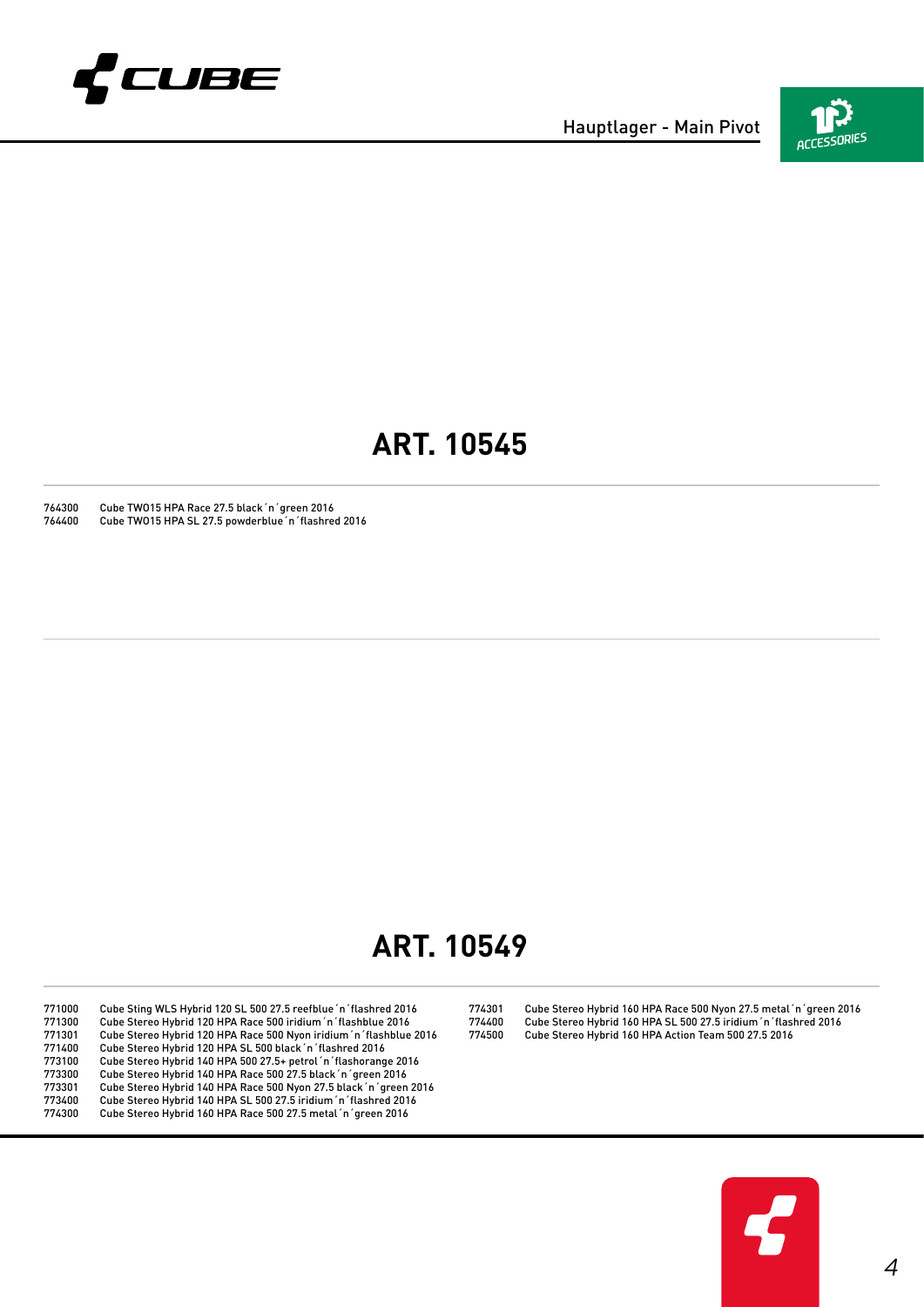

Umlenkhebel Rahmen - Rock Mount Set





**ART. 10530**

| 728400 | Cube Sting WLS 140 SL 27.5 coral 'n 'iridium 2016               |
|--------|-----------------------------------------------------------------|
| 771200 | Cube Stereo Hybrid 120 HPA Pro 400 29 grey 'n 'green 2016       |
| 771250 | Cube Stereo Hybrid 120 HPA Pro 500 29 grey 'n 'green 2016       |
| 773200 | Cube Stereo Hybrid 140 HPA Pro 400 27.5 black 'n 'flashred 2016 |
|        |                                                                 |

Cube Stereo Hybrid 140 HPA Pro 500 27.5 black´n´flashred 2016



 Cube AMS 100 C:62 Race 29 blackline 2016 Cube AMS 100 C:62 SL 29 teamline 2016 Cube AMS 100 C:62 SLT 29 zeroblack 2016

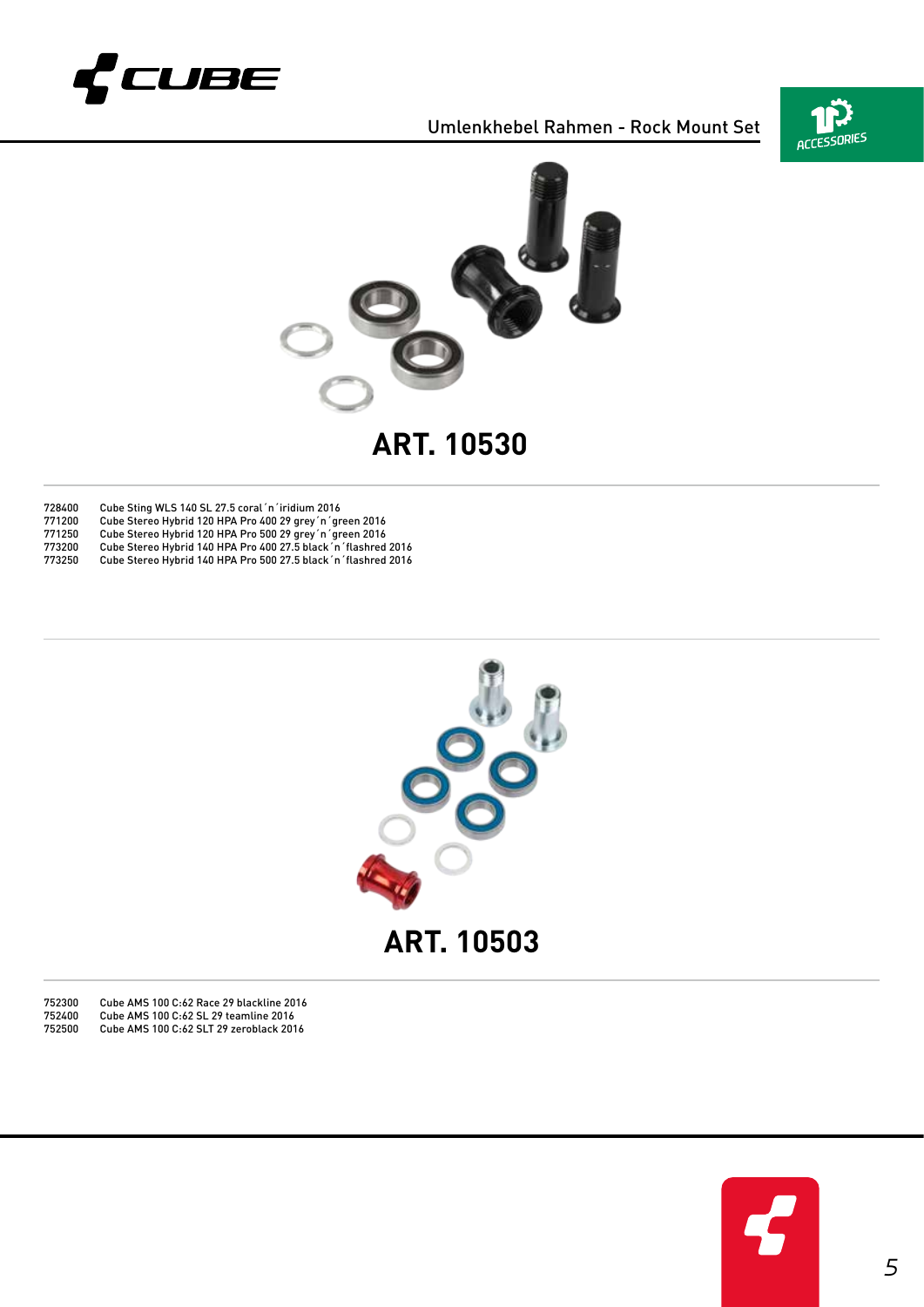

Umlenkhebel Rahmen - Rock Mount Set





**ART. 10529**

| Cube Stereo 140 HPA Pro 27.5 black 'n 'flashred 2016     |
|----------------------------------------------------------|
| Cube Stereo 140 HPA Race 27.5 black 'n 'flashvellow 2016 |
| Cube Stereo 140 HPA SL 27.5 metal 'n 'flashred 2016      |
| Cube Fritzz 180 HPA Race 27.5 black 'n 'flashvellow 2016 |
|                                                          |

- Cube Fritzz 180 HPA SL 27.5 metal´n´flashred 2016
	- **ART. 10505**

| 754300 | Cube Stereo 120 HPC Race carbon 'n 'white 2016                   | 771300 | Cube Stereo Hybrid 120 HPA Race 500 iridium 'n 'flashblue 2016      |
|--------|------------------------------------------------------------------|--------|---------------------------------------------------------------------|
| 754400 | Cube Stereo 120 HPC SL carbon 'n 'flashred 2016                  | 771301 | Cube Stereo Hybrid 120 HPA Race 500 Nyon iridium 'n 'flashblue 2016 |
| 756300 | Cube Stereo 140 C:62 Race 27.5 carbon 'n 'flashred 2016          | 771400 | Cube Stereo Hybrid 120 HPA SL 500 black 'n 'flashred 2016           |
| 756400 | Cube Stereo 140 C:62 SL 27.5 carbon 'n 'green 2016               | 773100 | Cube Stereo Hybrid 140 HPA 500 27.5+ petrol 'n 'flashorange 2016    |
| 757500 | Cube Stereo 140 C:68 SLT 27.5 zeroblack 2016                     | 773300 | Cube Stereo Hybrid 140 HPA Race 500 27.5 black 'n 'green 2016       |
| 758400 | Cube Stereo 140 C:62 SL 29 carbon 'n 'blue 2016                  | 773301 | Cube Stereo Hybrid 140 HPA Race 500 Nyon 27.5 black 'n 'green 2016  |
| 758500 | Cube Stereo 140 C:68 SLT 29 zeroblack 2016                       | 773400 | Cube Stereo Hybrid 140 HPA SL 500 27.5 iridium 'n 'flashred 2016    |
| 761300 | Cube Stereo 160 C:62 Race 27.5 carbon 'n 'green 2016             | 774300 | Cube Stereo Hybrid 160 HPA Race 500 27.5 metal 'n 'green 2016       |
| 761400 | Cube Stereo 160 C:62 SL 27.5 carbon 'n 'flashorange 2016         | 774301 | Cube Stereo Hybrid 160 HPA Race 500 Nyon 27.5 metal 'n 'green 2016  |
| 762100 | Cube Stereo 160 C:68 Action Team 27.5 action team 2016           | 774400 | Cube Stereo Hybrid 160 HPA SL 500 27.5 iridium 'n 'flashred 2016    |
| 771000 | Cube Sting WLS Hybrid 120 SL 500 27.5 reefblue 'n 'flashred 2016 | 774500 | Cube Stereo Hybrid 160 HPA Action Team 500 27.5 2016                |

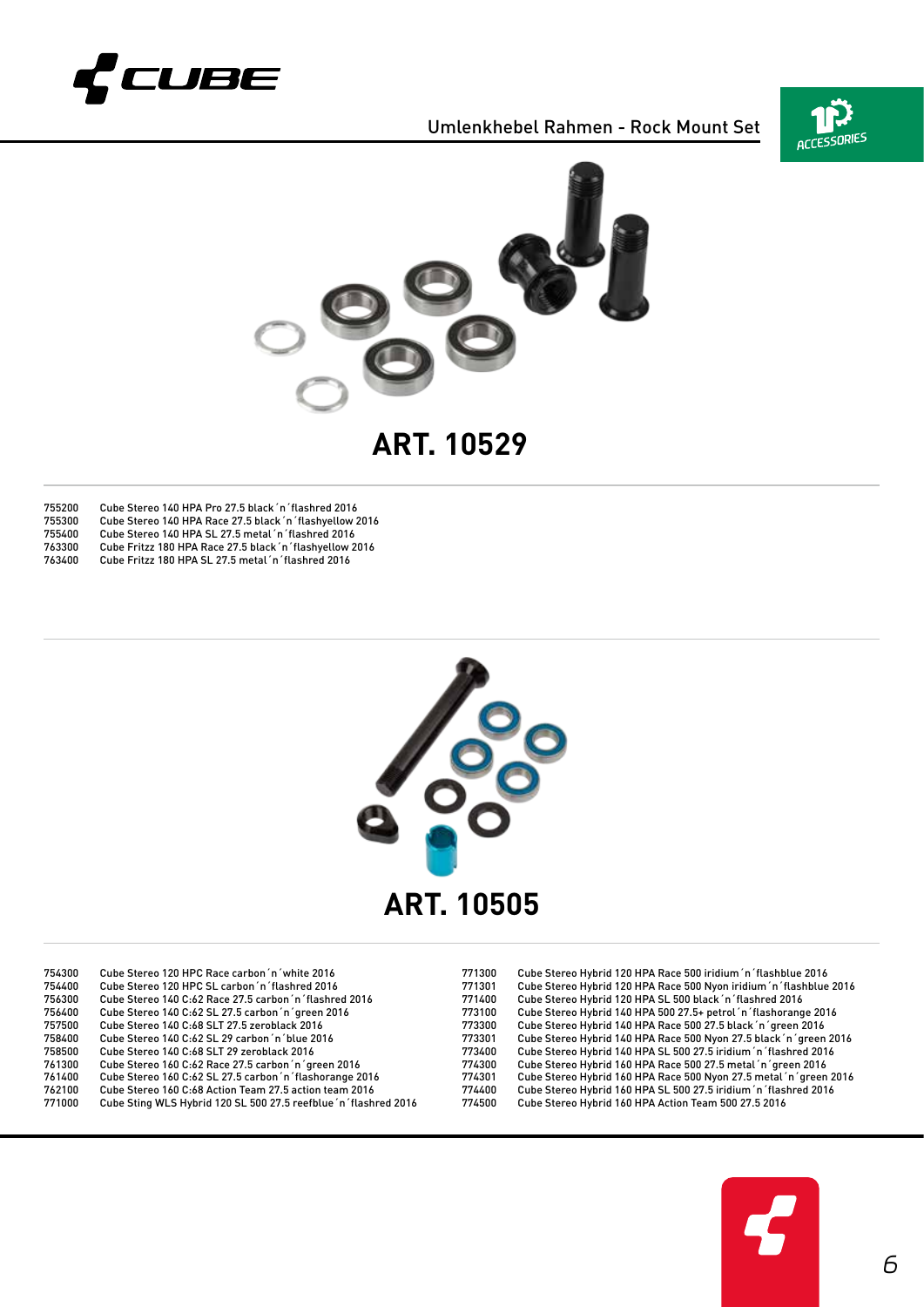

Umlenkhebel Rahmen - Rock Mount Set



#### **ART. 10546**

Cube Stereo 160 HPA TM 27.5 bermudablue´n´flashorange 2016

 Cube Sting WLS 120 Pro reefblue´n´kiwi 2016 Cube Sting WLS 120 Race black 'n 'blue 2016 Cube Stereo 120 HPA Pro grey´n´flashred 2016 Cube Stereo 120 HPA Race black´n´blue 2016 Cube Stereo 120 HPA SL black´n´green 2016 Cube Stereo 150 HPA Race 27.5+ grey´n´flashred 2016 Cube Stereo 150 HPA SL 27.5+ blue´n´flashred 2016 Cube Stereo 160 HPA Race 27.5 black´n´flashred´n´blue 2016 197400 Cube Stereo 150 HPA SL 27.54 blue 11 Itashied 2016<br>760300 Cube Stereo 160 HPA Race 27.5 black ´n´flashred ´n<br>760400 Cube Stereo 160 HPA SL 27.5 iridium ´n´green 2016

#### **ART. 10547**

 Cube TWO15 HPA Race 27.5 black´n´green 2016 Cube TWO15 HPA SL 27.5 powderblue´n´flashred 2016

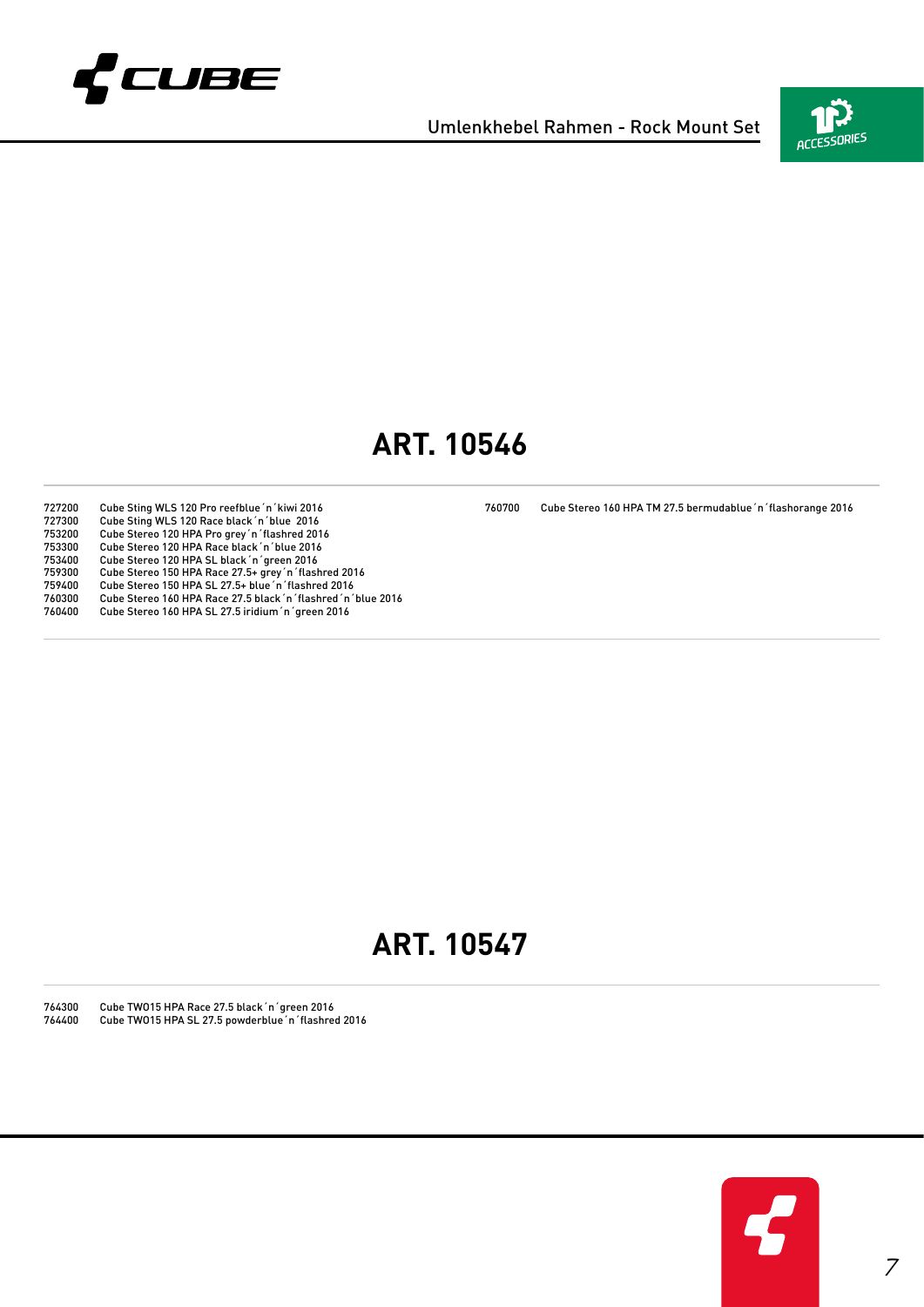

Horstlink Set





### **ART. 10321**

| 727200 | Cube Sting WLS 120 Pro reefblue 'n 'kiwi 2016            | 760300 | Cube Stereo 160 HPA Race 27.5 black 'n 'flashred 'n 'blue 2016  |
|--------|----------------------------------------------------------|--------|-----------------------------------------------------------------|
| 727300 | Cube Sting WLS 120 Race black 'n 'blue 2016              | 760400 | Cube Stereo 160 HPA SL 27.5 iridium 'n 'green 2016              |
| 728400 | Cube Sting WLS 140 SL 27.5 coral 'n 'iridium 2016        | 760700 | Cube Stereo 160 HPA TM 27.5 bermudablue 'n 'flashorange 2016    |
| 753200 | Cube Stereo 120 HPA Pro grey'n'flashred 2016             | 763300 | Cube Fritzz 180 HPA Race 27.5 black 'n 'flashyellow 2016        |
| 753300 | Cube Stereo 120 HPA Race black 'n 'blue 2016             | 763400 | Cube Fritzz 180 HPA SL 27.5 metal 'n 'flashred 2016             |
| 753400 | Cube Stereo 120 HPA SL black 'n 'green 2016              | 764300 | Cube TW015 HPA Race 27.5 black 'n 'green 2016                   |
| 755200 | Cube Stereo 140 HPA Pro 27.5 black 'n 'flashred 2016     | 764400 | Cube TW015 HPA SL 27.5 powderblue 'n 'flashred 2016             |
| 755300 | Cube Stereo 140 HPA Race 27.5 black 'n 'flashyellow 2016 | 771200 | Cube Stereo Hybrid 120 HPA Pro 400 29 grey 'n 'green 2016       |
| 755400 | Cube Stereo 140 HPA SL 27.5 metal 'n 'flashred 2016      | 771250 | Cube Stereo Hybrid 120 HPA Pro 500 29 grey 'n 'green 2016       |
| 759300 | Cube Stereo 150 HPA Race 27.5+ grey 'n 'flashred 2016    | 773200 | Cube Stereo Hybrid 140 HPA Pro 400 27.5 black 'n 'flashred 2016 |
| 759400 | Cube Stereo 150 HPA SL 27.5+ blue 'n 'flashred 2016      | 773250 | Cube Stereo Hybrid 140 HPA Pro 500 27.5 black 'n 'flashred 2016 |
|        |                                                          |        |                                                                 |



### **ART. 10332**

| 752300 | Cube AMS 100 C:62 Race 29 blackline 2016                            | 773300 | Cube Stereo Hybrid 140 HPA Race 500 27.5 black 'n 'green 2016      |
|--------|---------------------------------------------------------------------|--------|--------------------------------------------------------------------|
| 752400 | Cube AMS 100 C:62 SL 29 teamline 2016                               | 773301 | Cube Stereo Hybrid 140 HPA Race 500 Nyon 27.5 black 'n 'green 2016 |
| 752500 | Cube AMS 100 C:62 SLT 29 zeroblack 2016                             | 773400 | Cube Stereo Hybrid 140 HPA SL 500 27.5 iridium 'n 'flashred 2016   |
| 771000 | Cube Sting WLS Hybrid 120 SL 500 27.5 reefblue 'n 'flashred 2016    | 774300 | Cube Stereo Hybrid 160 HPA Race 500 27.5 metal 'n 'green 2016      |
| 771300 | Cube Stereo Hybrid 120 HPA Race 500 iridium 'n 'flashblue 2016      | 774301 | Cube Stereo Hybrid 160 HPA Race 500 Nyon 27.5 metal 'n 'green 2016 |
| 771301 | Cube Stereo Hybrid 120 HPA Race 500 Nyon iridium 'n 'flashblue 2016 | 774400 | Cube Stereo Hybrid 160 HPA SL 500 27.5 iridium 'n 'flashred 2016   |
| 771400 | Cube Stereo Hybrid 120 HPA SL 500 black 'n 'flashred 2016           | 774500 | Cube Stereo Hybrid 160 HPA Action Team 500 27.5 2016               |
| 773100 | Cube Stereo Hybrid 140 HPA 500 27.5+ petrol 'n 'flashorange 2016    |        |                                                                    |

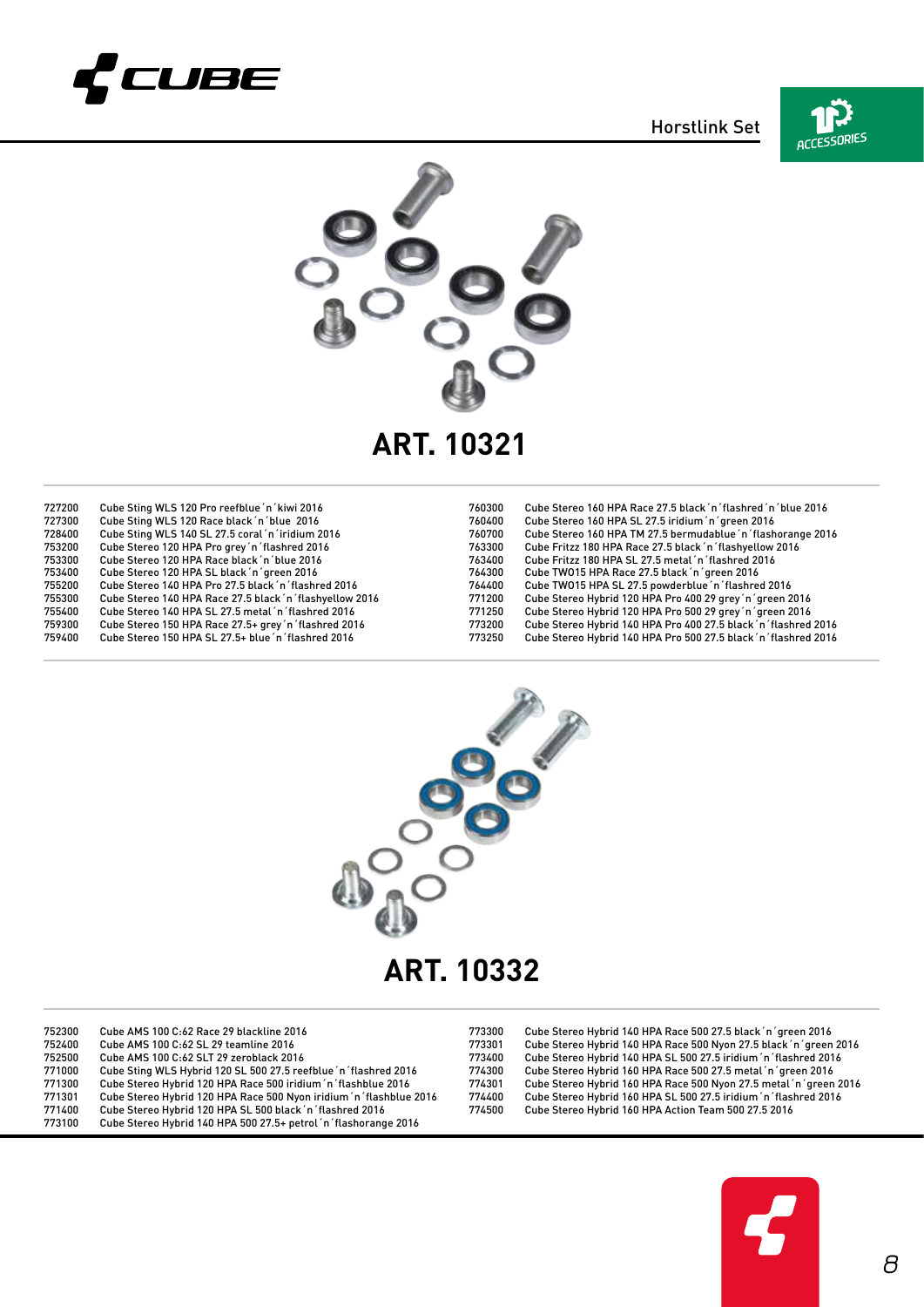

Horstlink Set





Cube Stereo 160 C:68 Action Team 27.5 action team 2016

754300 Cube Stereo 120 HPC Race carbon'n' white 2016<br>754400 Cube Stereo 120 HPC SL carbon'n' flashred 2016<br>756300 Cube Stereo 140 C:62 Race 27.5 carbon'n' flashr Cube Stereo 120 HPC SL carbon'n'flashred 2016 Cube Stereo 140 C:62 Race 27.5 carbon´n´flashred 2016 Cube Stereo 140 C:62 SL 27.5 carbon´n´green 2016 Cube Stereo 140 C:68 SLT 27.5 zeroblack 2016 Cube Stereo 140 C:62 SL 29 carbon´n´blue 2016 Cube Stereo 140 C:68 SLT 29 zeroblack 2016 Cube Stereo 160 C:62 Race 27.5 carbon´n´green 2016 Cube Stereo 160 C:62 SL 27.5 carbon´n´flashorange 2016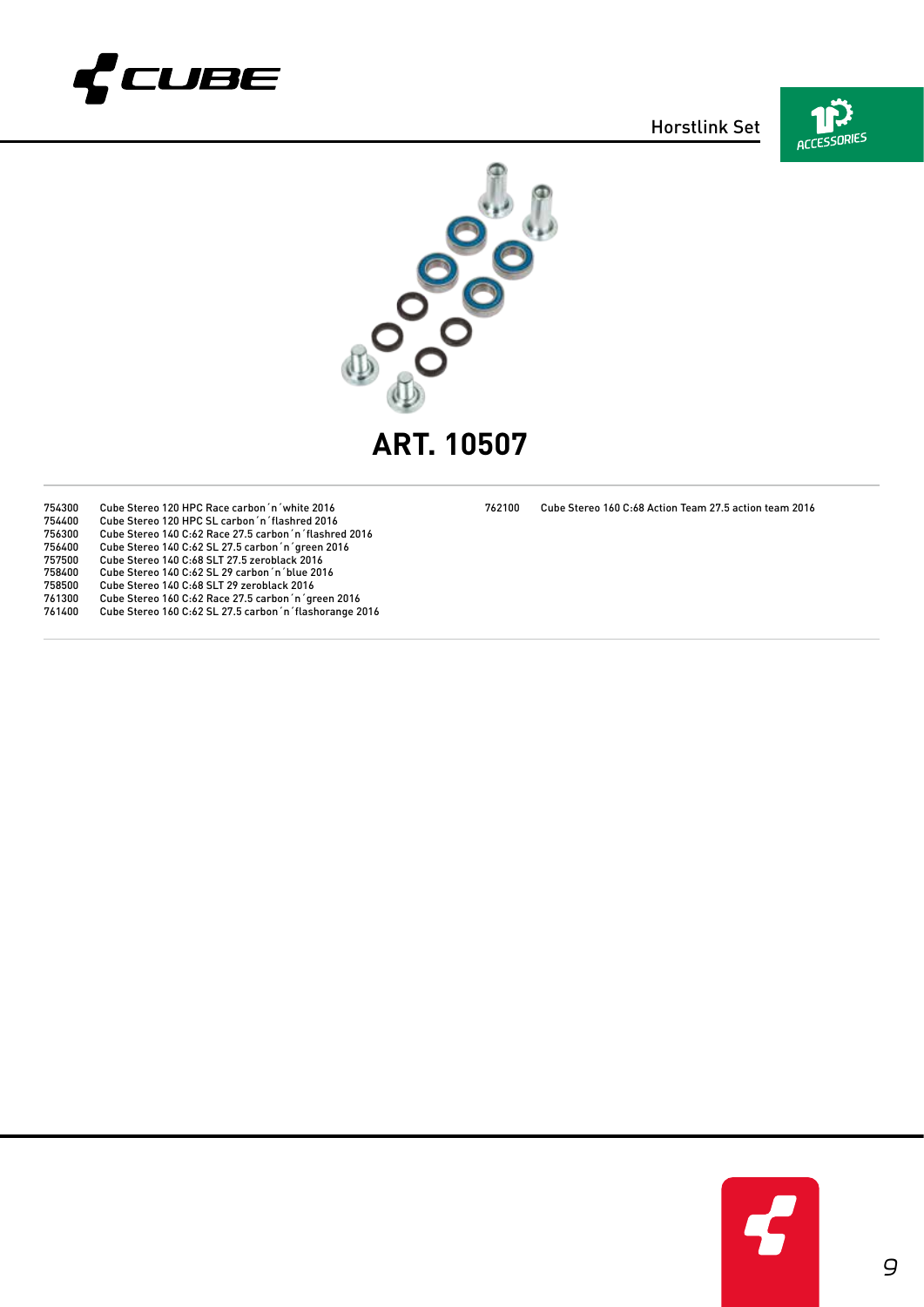

Horstlink Set Titan





 Cube Sting WLS 140 SL 27.5 coral´n´iridium 2016 Cube AMS 100 C:62 Race 29 blackline 2016 Cube AMS 100 C:62 SL 29 teamline 2016 Cube AMS 100 C:62 SLT 29 zeroblack 2016 Cube Fritzz 180 HPA Race 27.5 black´n´flashyellow 2016 Cube Fritzz 180 HPA SL 27.5 metal´n´flashred 2016 Cube Sting WLS Hybrid 120 SL 500 27.5 reefblue´n´flashred 2016 771000 Cube Sting WLS Hybrid 120 SL 500 27.5 reefblue 'n 'flashred 2014<br>771300 Cube Stereo Hybrid 120 HPA Race 500 iridium 'n 'flashblue 2016<br>771301 Cube Stereo Hybrid 120 HPA Race 500 Nyon iridium 'n 'flashblue Cube Stereo Hybrid 120 HPA Race 500 Nyon iridium´n´flashblue 2016 Cube Stereo Hybrid 120 HPA SL 500 black´n´flashred 2016 Cube Stereo Hybrid 140 HPA 500 27.5+ petrol´n´flashorange 2016 Cube Stereo Hybrid 140 HPA Race 500 27.5 black´n´green 2016 Cube Stereo Hybrid 140 HPA Race 500 Nyon 27.5 black´n´green 2016 Cube Stereo Hybrid 140 HPA SL 500 27.5 iridium´n´flashred 2016 Cube Stereo Hybrid 160 HPA Race 500 27.5 metal´n´green 2016

 Cube Stereo Hybrid 160 HPA Race 500 Nyon 27.5 metal´n´green 2016 Cube Stereo Hybrid 160 HPA SL 500 27.5 iridium´n´flashred 2016 Cube Stereo Hybrid 160 HPA Action Team 500 27.5 2016

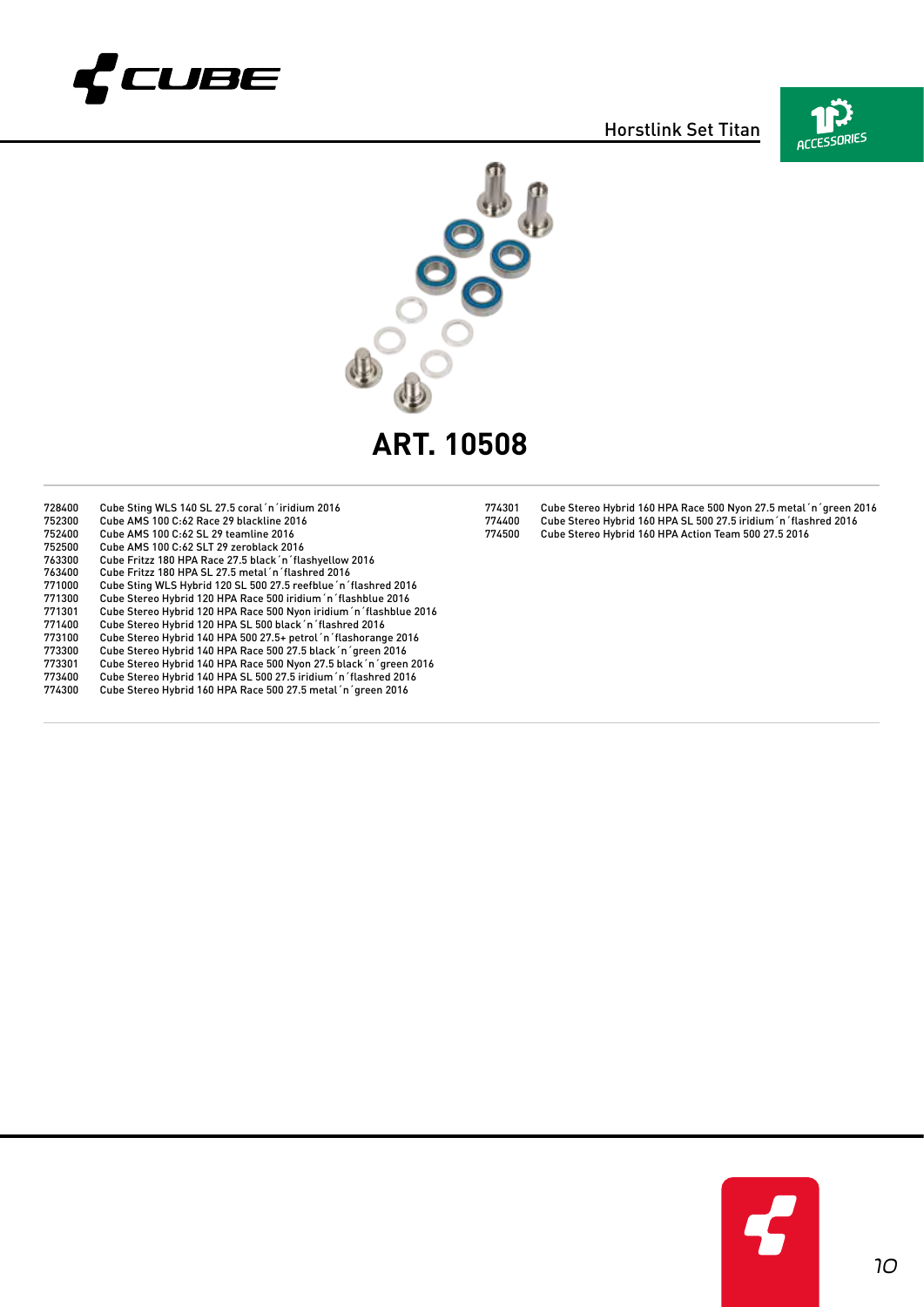

Umlenkhebel Stitzstrebe - Seat Stay to Link Set





**ART. 10532**

| 728400 | Cube Sting WLS 140 SL 27.5 coral 'n 'iridium 2016               |
|--------|-----------------------------------------------------------------|
| 771200 | Cube Stereo Hybrid 120 HPA Pro 400 29 grey 'n 'green 2016       |
| 771250 | Cube Stereo Hybrid 120 HPA Pro 500 29 grey 'n 'green 2016       |
| 773200 | Cube Stereo Hybrid 140 HPA Pro 400 27.5 black 'n 'flashred 2016 |
| BBAAFA | $\alpha$ i $\alpha$ , iii 'iaraileate coorde if in its loor     |

Cube Stereo Hybrid 140 HPA Pro 500 27.5 black´n´flashred 2016



#### **ART. 10533**

| 727200<br>Cube Sting WLS 120 Pro reefblue 'n 'kiwi 2016<br>Cube Sting WLS 120 Race black 'n 'blue 2016<br>727300<br>Cube Stereo 120 HPA Pro grey'n'flashred 2016<br>753200<br>Cube Stereo 120 HPA Race black 'n 'blue 2016<br>753300<br>Cube Stereo 120 HPA SL black 'n 'green 2016<br>753400<br>Cube Stereo 140 HPA Pro 27.5 black 'n 'flashred 2016<br>755200<br>Cube Stereo 140 HPA Race 27.5 black 'n 'flashyellow 2016<br>755300<br>Cube Stereo 140 HPA SL 27.5 metal 'n 'flashred 2016<br>755400<br>Cube Stereo 150 HPA Race 27.5+ grey 'n 'flashred 2016<br>759300 | 759400<br>760300<br>760400<br>760700<br>763300<br>763400<br>764300<br>764400 | Cube Stereo 150 HPA SL 27.5+ blue 'n 'flashred 2016<br>Cube Stereo 160 HPA Race 27.5 black 'n 'flashred 'n 'blue 2016<br>Cube Stereo 160 HPA SL 27.5 iridium 'n 'green 2016<br>Cube Stereo 160 HPA TM 27.5 bermudablue 'n 'flashorange 2016<br>Cube Fritzz 180 HPA Race 27.5 black 'n 'flashyellow 2016<br>Cube Fritzz 180 HPA SL 27.5 metal 'n 'flashred 2016<br>Cube TW015 HPA Race 27.5 black 'n 'green 2016<br>Cube TW015 HPA SL 27.5 powderblue 'n 'flashred 2016 |
|---------------------------------------------------------------------------------------------------------------------------------------------------------------------------------------------------------------------------------------------------------------------------------------------------------------------------------------------------------------------------------------------------------------------------------------------------------------------------------------------------------------------------------------------------------------------------|------------------------------------------------------------------------------|------------------------------------------------------------------------------------------------------------------------------------------------------------------------------------------------------------------------------------------------------------------------------------------------------------------------------------------------------------------------------------------------------------------------------------------------------------------------|
|---------------------------------------------------------------------------------------------------------------------------------------------------------------------------------------------------------------------------------------------------------------------------------------------------------------------------------------------------------------------------------------------------------------------------------------------------------------------------------------------------------------------------------------------------------------------------|------------------------------------------------------------------------------|------------------------------------------------------------------------------------------------------------------------------------------------------------------------------------------------------------------------------------------------------------------------------------------------------------------------------------------------------------------------------------------------------------------------------------------------------------------------|

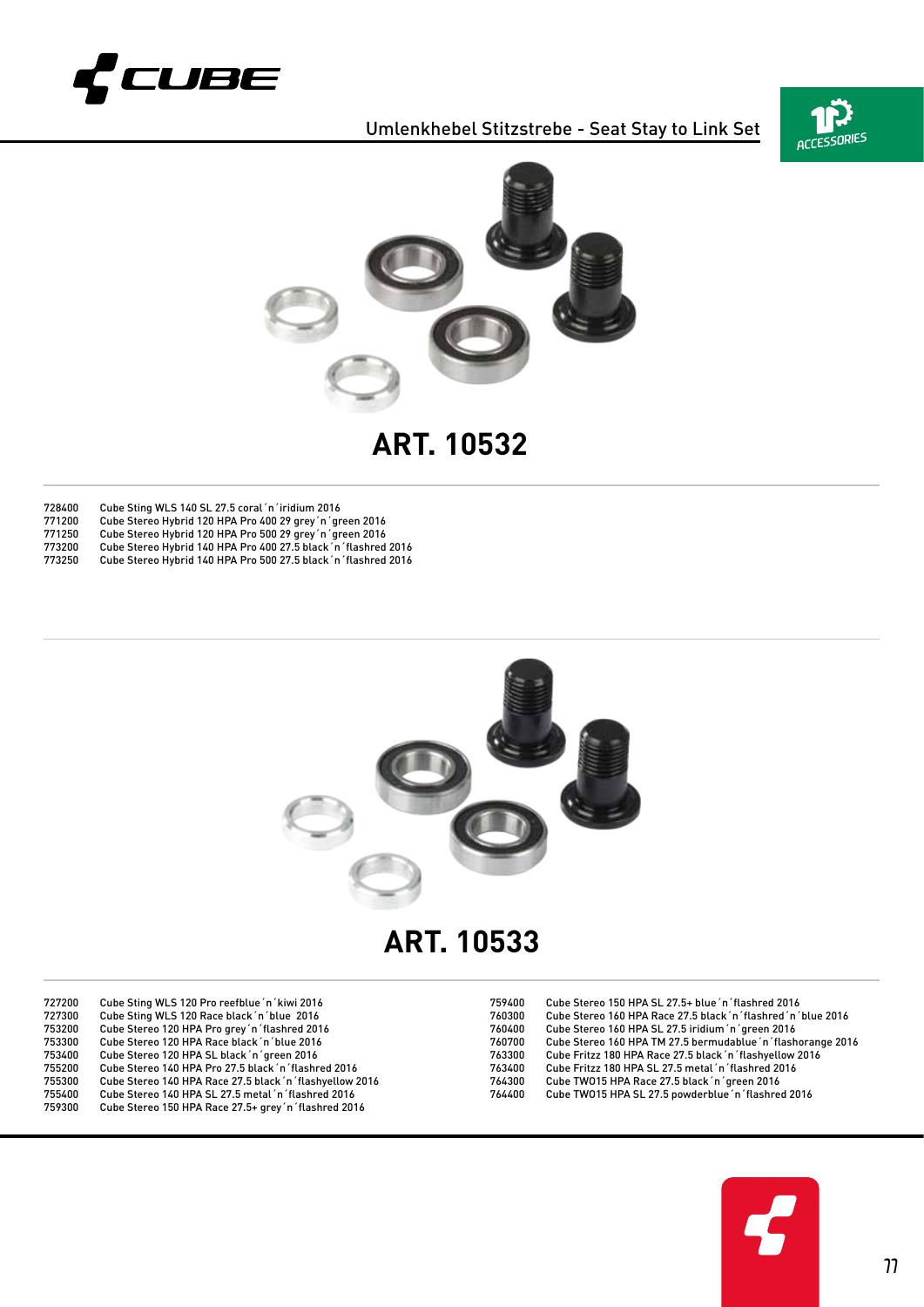

Umlenkhebel Stitzstrebe - Seat Stay to Link Set





**ART. 10509**

 Cube AMS 100 C:62 Race 29 blackline 2016 Cube AMS 100 C:62 SL 29 teamline 2016 Cube AMS 100 C:62 SLT 29 zeroblack 2016



**ART. 10510**

Cube Stereo 140 C:62 SL 29 carbon´n´blue 2016

Cube Stereo 140 C:68 SLT 29 zeroblack 2016

- Cube Stereo 160 C:62 Race 27.5 carbon´n´green 2016
- Cube Stereo 160 C:62 SL 27.5 carbon´n´flashorange 2016
- Cube Stereo 160 C:68 Action Team 27.5 action team 2016

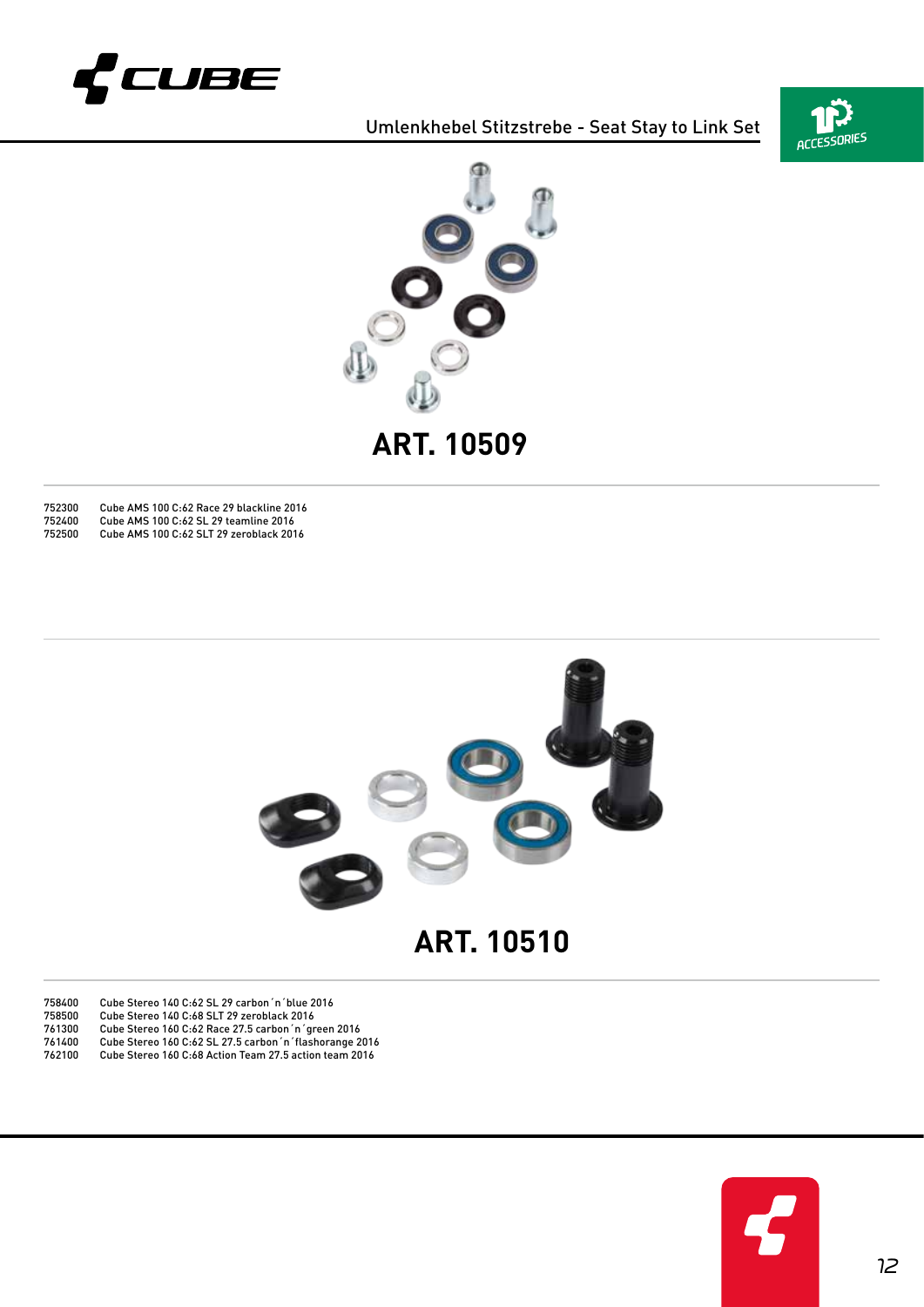

Umlenkhebel Stitzstrebe - Seat Stay to Link Set



#### **ART. 10550**

 Cube Sting WLS Hybrid 120 SL 500 27.5 reefblue´n´flashred 2016 771300 Cube Stereo Hybrid 120 HPA Race 500 iridium 'n 'flashblue 2016<br>771301 Cube Stereo Hybrid 120 HPA Race 500 Nyon iridium 'n 'flashblue Cube Stereo Hybrid 120 HPA Race 500 Nyon iridium´n´flashblue 2016 Cube Stereo Hybrid 120 HPA SL 500 black´n´flashred 2016 Cube Stereo Hybrid 140 HPA 500 27.5+ petrol´n´flashorange 2016 Cube Stereo Hybrid 140 HPA Race 500 27.5 black´n´green 2016 Cube Stereo Hybrid 140 HPA Race 500 Nyon 27.5 black´n´green 2016 Cube Stereo Hybrid 140 HPA SL 500 27.5 iridium´n´flashred 2016 Cube Stereo Hybrid 160 HPA Race 500 27.5 metal´n´green 2016

 Cube Stereo Hybrid 160 HPA Race 500 Nyon 27.5 metal´n´green 2016 Cube Stereo Hybrid 160 HPA SL 500 27.5 iridium´n´flashred 2016 Cube Stereo Hybrid 160 HPA Action Team 500 27.5 2016

#### **ART. 10552**

 Cube Stereo 120 HPC Race carbon´n´white 2016 Cube Stereo 120 HPC SL carbon´n´flashred 2016

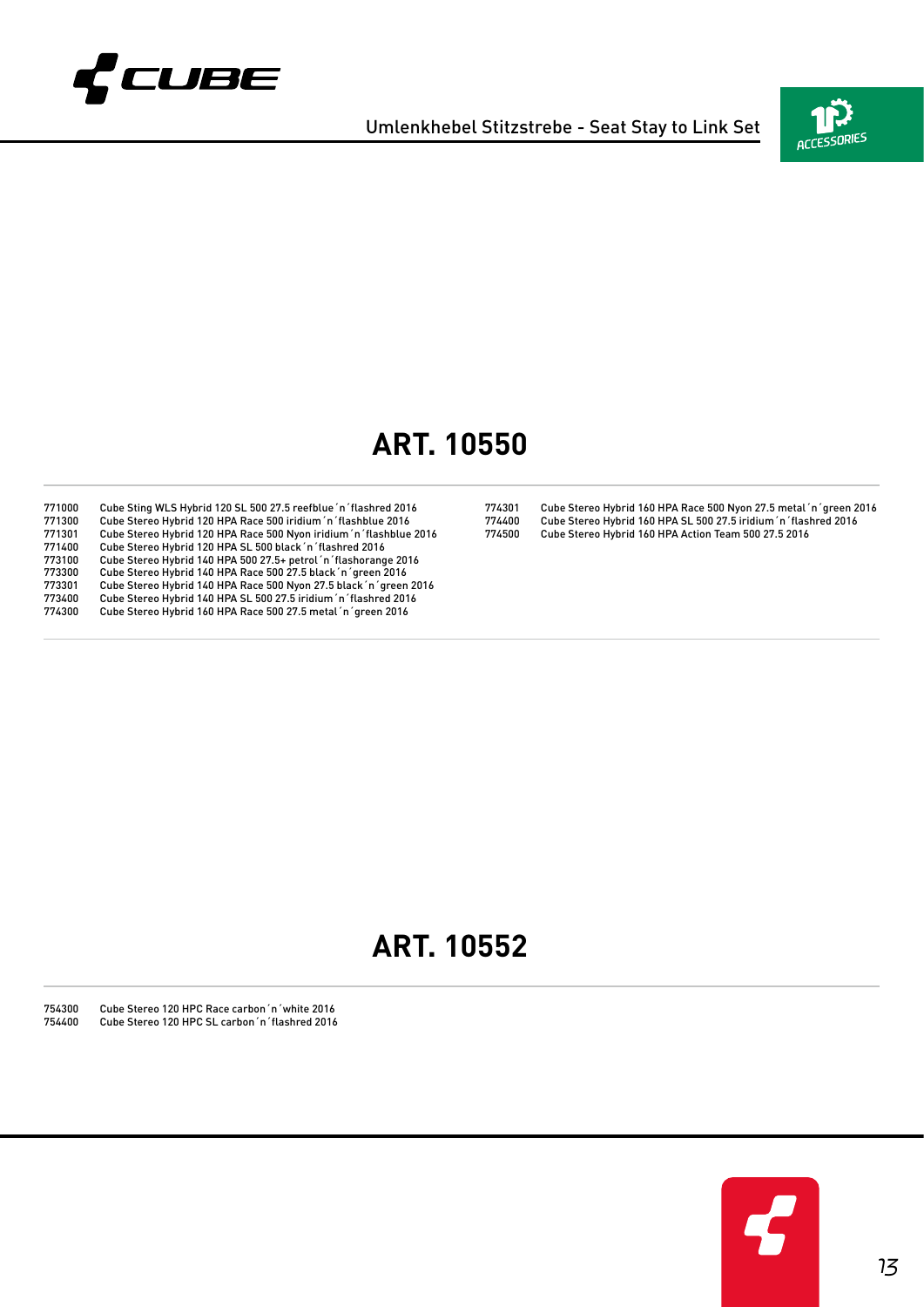

Umlenkhebel Dämpfer - Link to Shock Set





**ART. 10512**

 Cube AMS 100 C:62 Race 29 blackline 2016 Cube AMS 100 C:62 SL 29 teamline 2016 Cube AMS 100 C:62 SLT 29 zeroblack 2016



| 754300 | Cube Stereo 120 HPC Race carbon 'n 'white 2016   |
|--------|--------------------------------------------------|
| 754400 | Cube Stereo 120 HPC SL carbon 'n 'flashred 2016  |
| 758400 | Cube Stereo 140 C:62 SL 29 carbon 'n 'blue 2016  |
| BFAFAA | $0.1$ $0.1$ $0.10$ $0.01$ $0.001$ $0.11$ $0.011$ |

- Cube Stereo 140 C:68 SLT 29 zeroblack 2016
- Cube Stereo 160 C:62 Race 27.5 carbon´n´green 2016
- Cube Stereo 160 C:62 SL 27.5 carbon´n´flashorange 2016 Cube Stereo 160 C:68 Action Team 27.5 action team 2016
- 

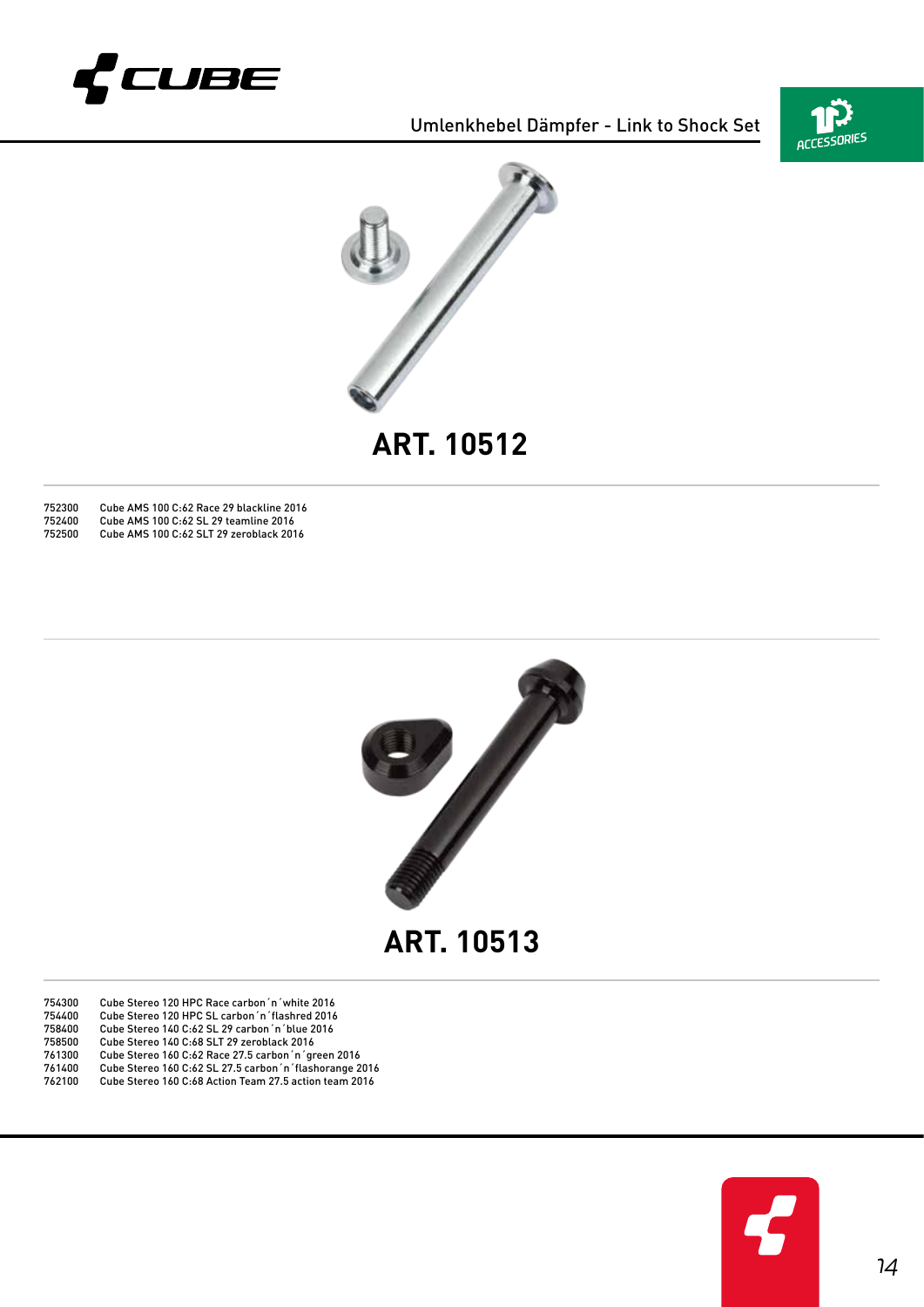

Umlenkhebel Dämpfer - Link to Shock Set



#### **ART. 10548**

 Cube TWO15 HPA Race 27.5 black´n´green 2016 Cube TWO15 HPA SL 27.5 powderblue´n´flashred 2016



#### **ART. 10534**

| 727200 | Cube Sting WLS 120 Pro reefblue 'n 'kiwi 2016            | 759400 | Cube Stereo 150 HPA SL 27.5+ blue 'n 'flashred 2016             |
|--------|----------------------------------------------------------|--------|-----------------------------------------------------------------|
| 727300 | Cube Sting WLS 120 Race black 'n 'blue 2016              | 760300 | Cube Stereo 160 HPA Race 27.5 black 'n 'flashred 'n 'blue 2016  |
| 753200 | Cube Stereo 120 HPA Pro grey'n'flashred 2016             | 760400 | Cube Stereo 160 HPA SL 27.5 iridium 'n 'green 2016              |
| 753300 | Cube Stereo 120 HPA Race black 'n 'blue 2016             | 760700 | Cube Stereo 160 HPA TM 27.5 bermudablue 'n 'flashorange 2016    |
| 753400 | Cube Stereo 120 HPA SL black 'n 'green 2016              | 763300 | Cube Fritzz 180 HPA Race 27.5 black 'n 'flashyellow 2016        |
| 755200 | Cube Stereo 140 HPA Pro 27.5 black 'n 'flashred 2016     | 763400 | Cube Fritzz 180 HPA SL 27.5 metal 'n 'flashred 2016             |
| 755300 | Cube Stereo 140 HPA Race 27.5 black 'n 'flashyellow 2016 | 771200 | Cube Stereo Hybrid 120 HPA Pro 400 29 grey 'n 'green 2016       |
| 755400 | Cube Stereo 140 HPA SL 27.5 metal 'n 'flashred 2016      | 771250 | Cube Stereo Hybrid 120 HPA Pro 500 29 grey 'n 'green 2016       |
| 759300 | Cube Stereo 150 HPA Race 27.5+ grev 'n 'flashred 2016    | 773200 | Cube Stereo Hybrid 140 HPA Pro 400 27.5 black 'n 'flashred 2016 |
|        |                                                          | 773250 | Cube Stereo Hybrid 140 HPA Pro 500 27.5 black 'n 'flashred 2016 |

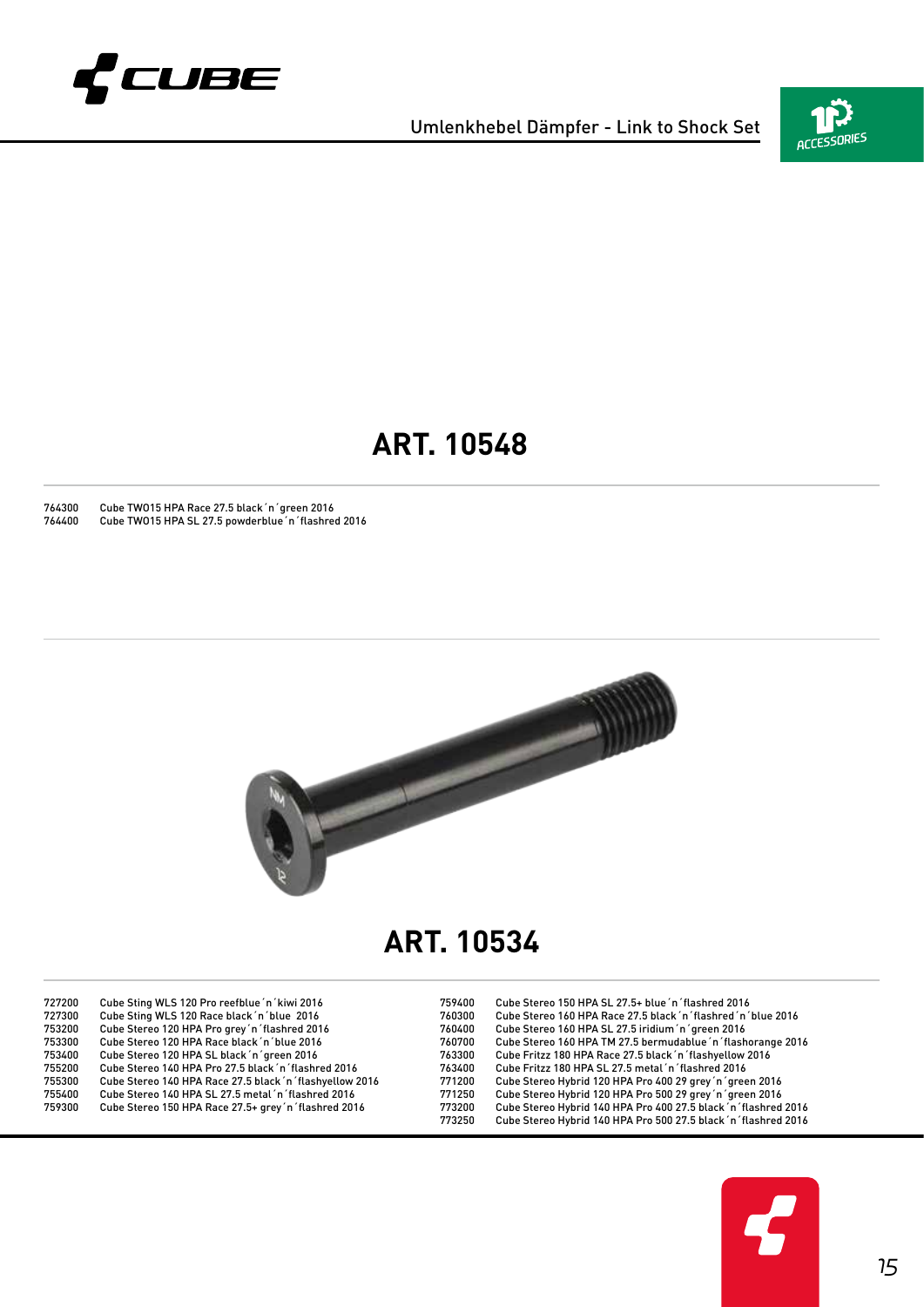

Umlenkhebel Dämpfer - Link to Shock Set





728400 Cube Sting WLS 140 SL 27.5 coral´n´iridium 2016

### **ART. 10551**

 Cube Sting WLS Hybrid 120 SL 500 27.5 reefblue´n´flashred 2016 Cube Stereo Hybrid 120 HPA Race 500 iridium´n´flashblue 2016 771301 Cube Stereo Hybrid 120 HPA Race 500 Nyon iridium ´n´flashblue 2016<br>771400 Cube Stereo Hybrid 120 HPA SL 500 black ´n´flashred 2016<br>773100 Cube Stereo Hybrid 140 HPA 500 27.5+ petrol ´n´flashoran Cube Stereo Hybrid 120 HPA SL 500 black 'n 'flashred 2016 Cube Stereo Hybrid 140 HPA 500 27.5+ petrol´n´flashorange 2016 Cube Stereo Hybrid 140 HPA Race 500 27.5 black´n´green 2016 Cube Stereo Hybrid 140 HPA Race 500 Nyon 27.5 black´n´green 2016 Cube Stereo Hybrid 140 HPA SL 500 27.5 iridium´n´flashred 2016 Cube Stereo Hybrid 160 HPA Race 500 27.5 metal 'n 'green 2016

774301 Cube Stereo Hybrid 160 HPA Race 500 Nyon 27.5 metal´n´green 2016 774400 Cube Stereo Hybrid 160 HPA SL 500 27.5 iridium´n´flashred 2016 Cube Stereo Hybrid 160 HPA Action Team 500 27.5 2016

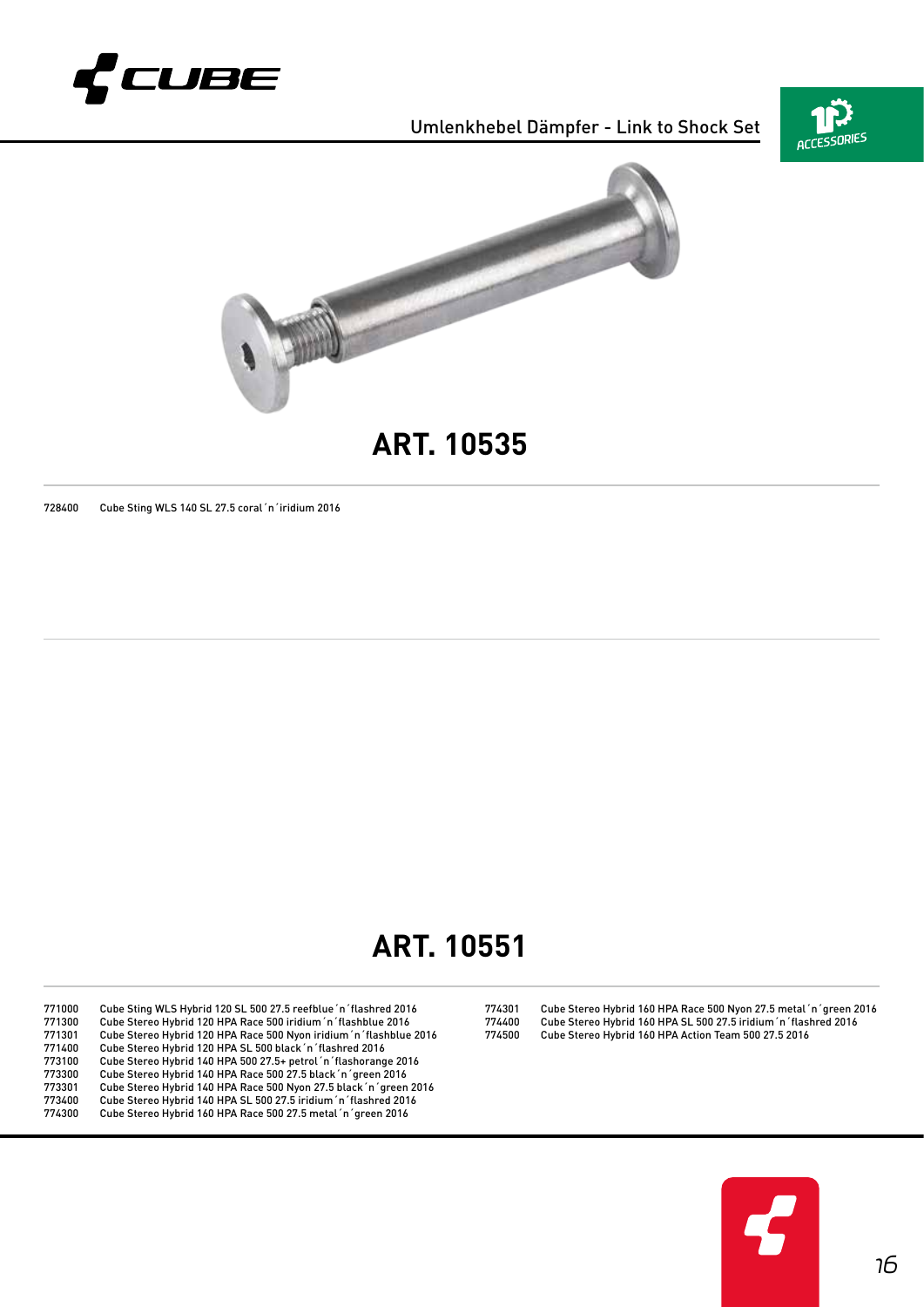

Umlenkhebel Dämpfer Rahmen - Shock Mount Set





**ART. 10515**

| 754300 | Cube Stereo 120 HPC Race carbon 'n 'white 2016           |
|--------|----------------------------------------------------------|
| 754400 | Cube Stereo 120 HPC SL carbon 'n 'flashred 2016          |
| 758400 | Cube Stereo 140 C:62 SL 29 carbon 'n 'blue 2016          |
| 758500 | Cube Stereo 140 C:68 SLT 29 zeroblack 2016               |
| 761300 | Cube Stereo 160 C:62 Race 27.5 carbon 'n 'green 2016     |
| 761400 | Cube Stereo 160 C:62 SL 27.5 carbon 'n 'flashorange 2016 |
| 762100 | Cube Stereo 160 C:68 Action Team 27.5 action team 2016   |



#### **ART. 10538**

 Cube Sting WLS 120 Pro reefblue´n´kiwi 2016 727300 Cube Sting WLS 120 Race black 'n 'blue 2016<br>753200 Cube Stereo 120 HPA Pro grey 'n 'flashred 201 Cube Stereo 120 HPA Pro grey´n´flashred 2016 Cube Stereo 120 HPA Race black´n´blue 2016 Cube Stereo 120 HPA SL black´n´green 2016 Cube Stereo 150 HPA Race 27.5+ grey´n´flashred 2016 Cube Stereo 150 HPA SL 27.5+ blue´n´flashred 2016 Cube Stereo 160 HPA Race 27.5 black´n´flashred´n´blue 2016 Cube Stereo 160 HPA SL 27.5 iridium´n´green 2016

Cube Stereo 160 HPA TM 27.5 bermudablue´n´flashorange 2016

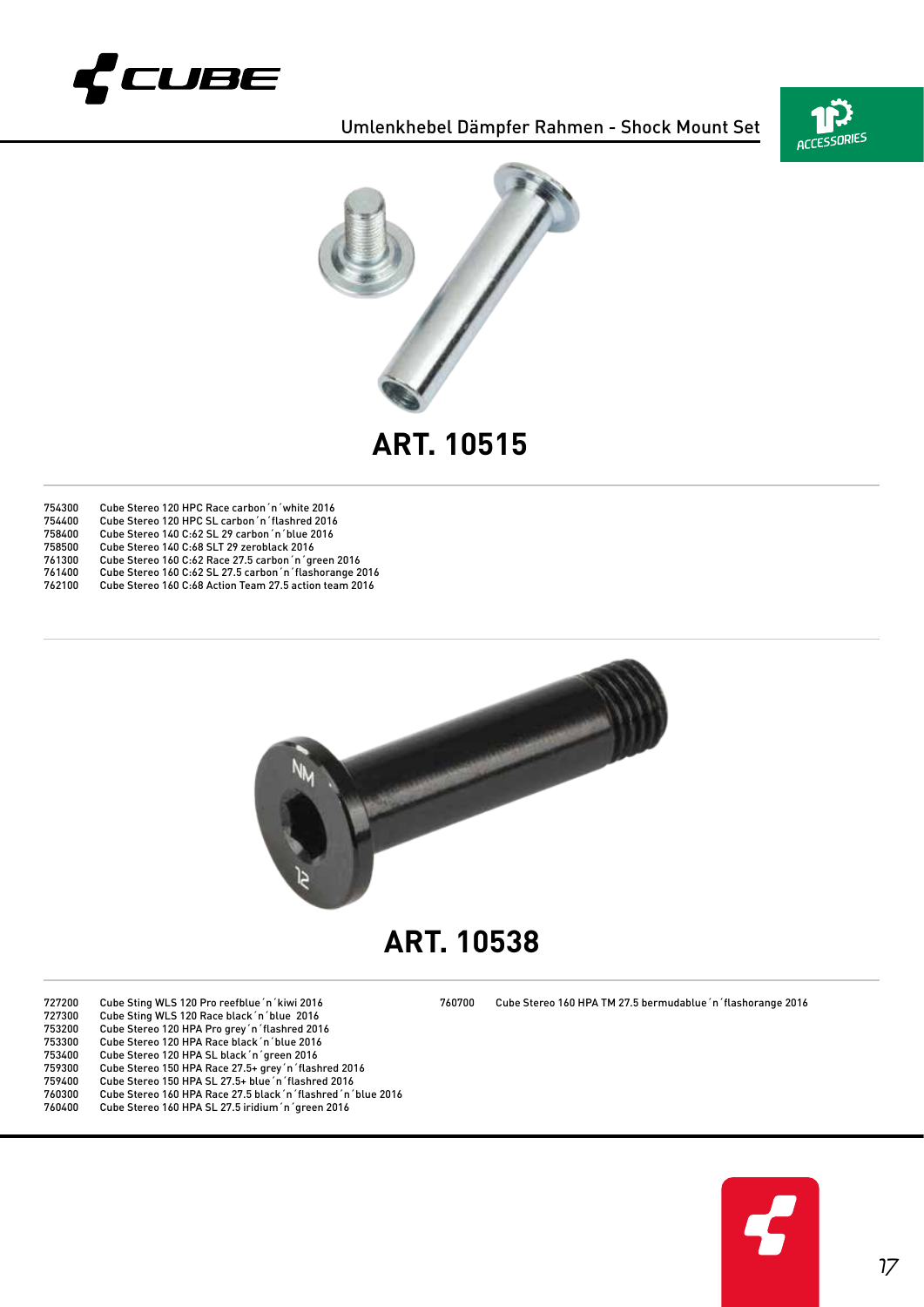

Umlenkhebel Dämpfer Rahmen - Shock Mount Set





**ART. 10539**

| 755200 | Cube Stereo 140 HPA Pro 27.5 black 'n 'flashred 2016      |
|--------|-----------------------------------------------------------|
| 755300 | Cube Stereo 140 HPA Race 27.5 black 'n 'flashyellow 2016  |
| 755400 | Cube Stereo 140 HPA SL 27.5 metal 'n 'flashred 2016       |
| 763300 | Cube Fritzz 180 HPA Race 27.5 black 'n 'flashyellow 2016  |
| 763400 | Cube Fritzz 180 HPA SL 27.5 metal 'n 'flashred 2016       |
| 764300 | Cube TW015 HPA Race 27.5 black 'n 'green 2016             |
| 764400 | Cube TW015 HPA SL 27.5 powderblue 'n 'flashred 2016       |
| 771200 | Cube Stereo Hybrid 120 HPA Pro 400 29 grey 'n 'green 2016 |
| 771250 | Cube Stereo Hybrid 120 HPA Pro 500 29 grey 'n 'green 2016 |
|        |                                                           |

 Cube Stereo Hybrid 140 HPA Pro 400 27.5 black´n´flashred 2016 Cube Stereo Hybrid 140 HPA Pro 500 27.5 black´n´flashred 2016



Cube Sting WLS 140 SL 27.5 coral´n´iridium 2016

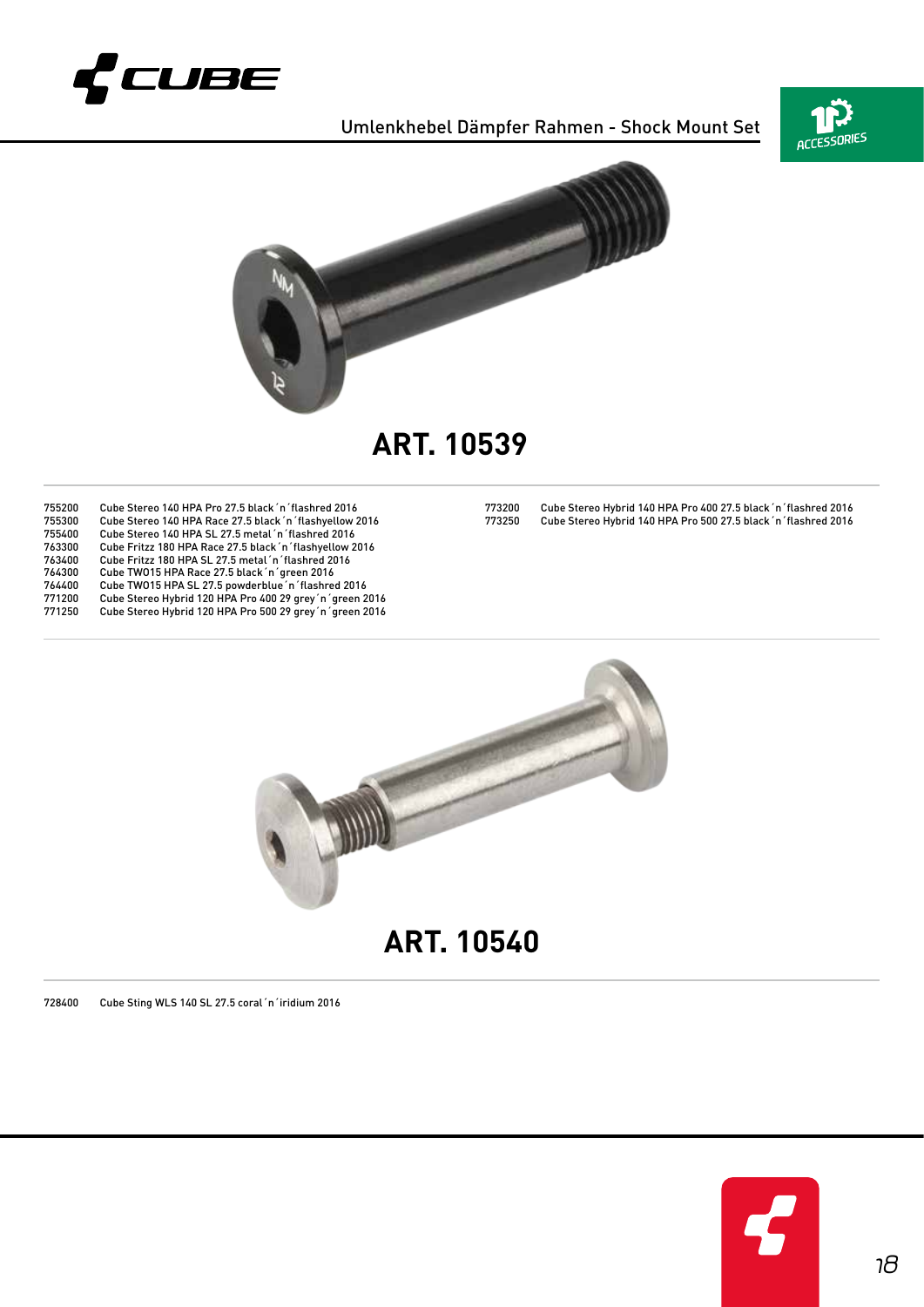

Umlenkhebel Dämpfer Rahmen Titan - Shock Mount Set Titan





**ART. 10516**

 Cube AMS 100 C:62 Race 29 blackline 2016 Cube AMS 100 C:62 SL 29 teamline 2016 Cube AMS 100 C:62 SLT 29 zeroblack 2016 Cube Stereo 120 HPC Race carbon´n´white 2016 Cube Stereo 120 HPC SL carbon´n´flashred 2016 Cube Stereo 120 RPC SL carbon in tashright 2016<br> $756400$  Cube Stereo 140 C:62 Race 27.5 carbon în îghehred 2016<br> $757500$  Cube Stereo 140 C:62 SL 27.5 carbon în îgreen 2016<br> $757500$  Cube Stereo 140 C:68 SLT 27.5 z Cube Stereo 140 C:62 SL 27.5 carbon'n'green 2016 Cube Stereo 140 C:68 SLT 27.5 zeroblack 2016 Cube Stereo 140 C:62 SL 29 carbon´n´blue 2016 Cube Stereo 140 C:68 SLT 29 zeroblack 2016

 Cube Stereo 160 C:62 Race 27.5 carbon´n´green 2016 Cube Stereo 160 C:62 SL 27.5 carbon´n´flashorange 2016 Cube Stereo 160 C:68 Action Team 27.5 action team 2016

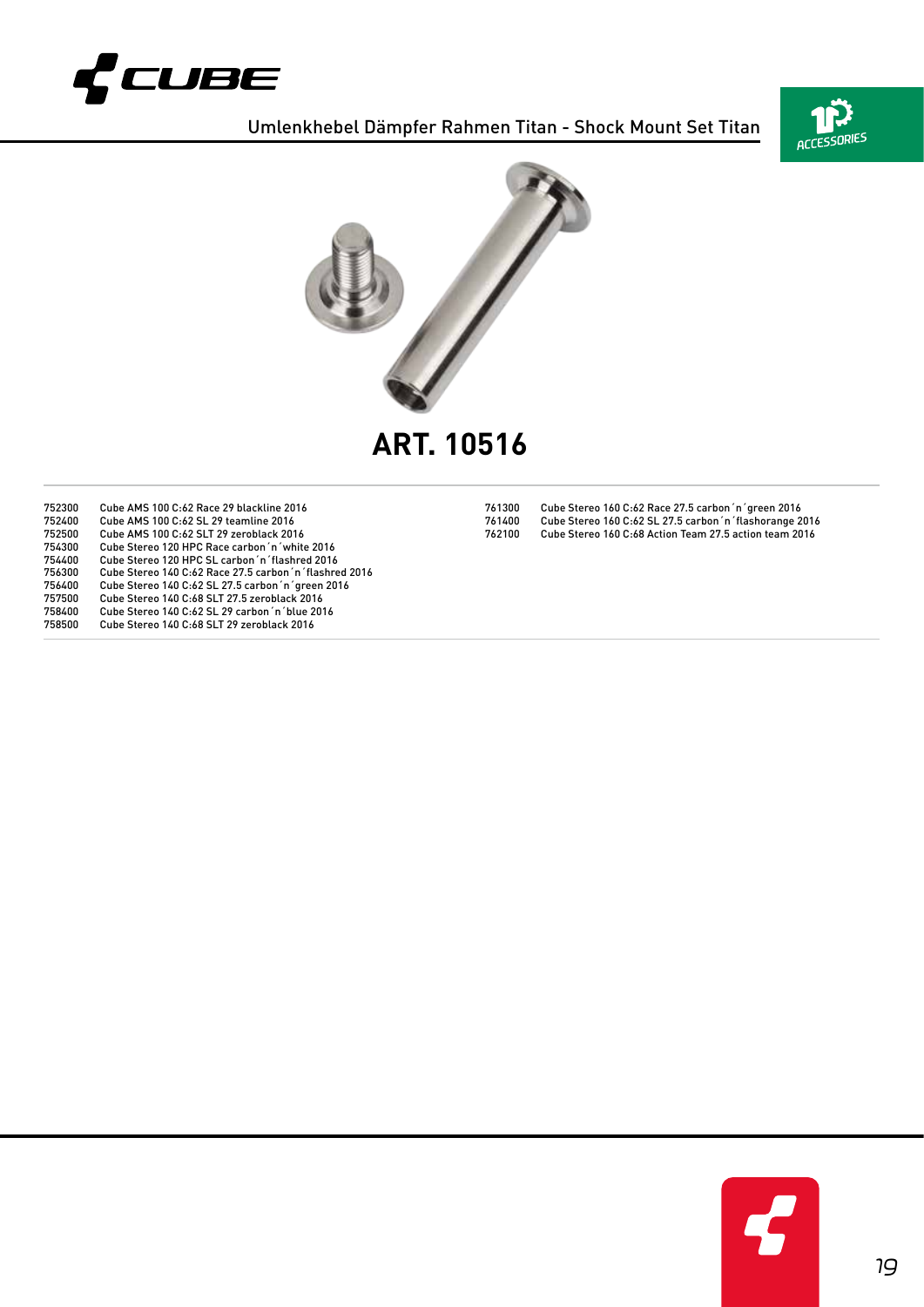

Zuganschlag Unterrohr - Cable Exit Button





**ART. 10517**

 Cube AMS 100 C:62 Race 29 blackline 2016 Cube AMS 100 C:62 SL 29 teamline 2016 Cube AMS 100 C:62 SLT 29 zeroblack 2016 Cube Stereo 140 C:62 Race 27.5 carbon´n´flashred 2016 Cube Stereo 140 C:62 SL 27.5 carbon´n´green 2016 Cube Stereo 140 C:68 SLT 27.5 zeroblack 2016

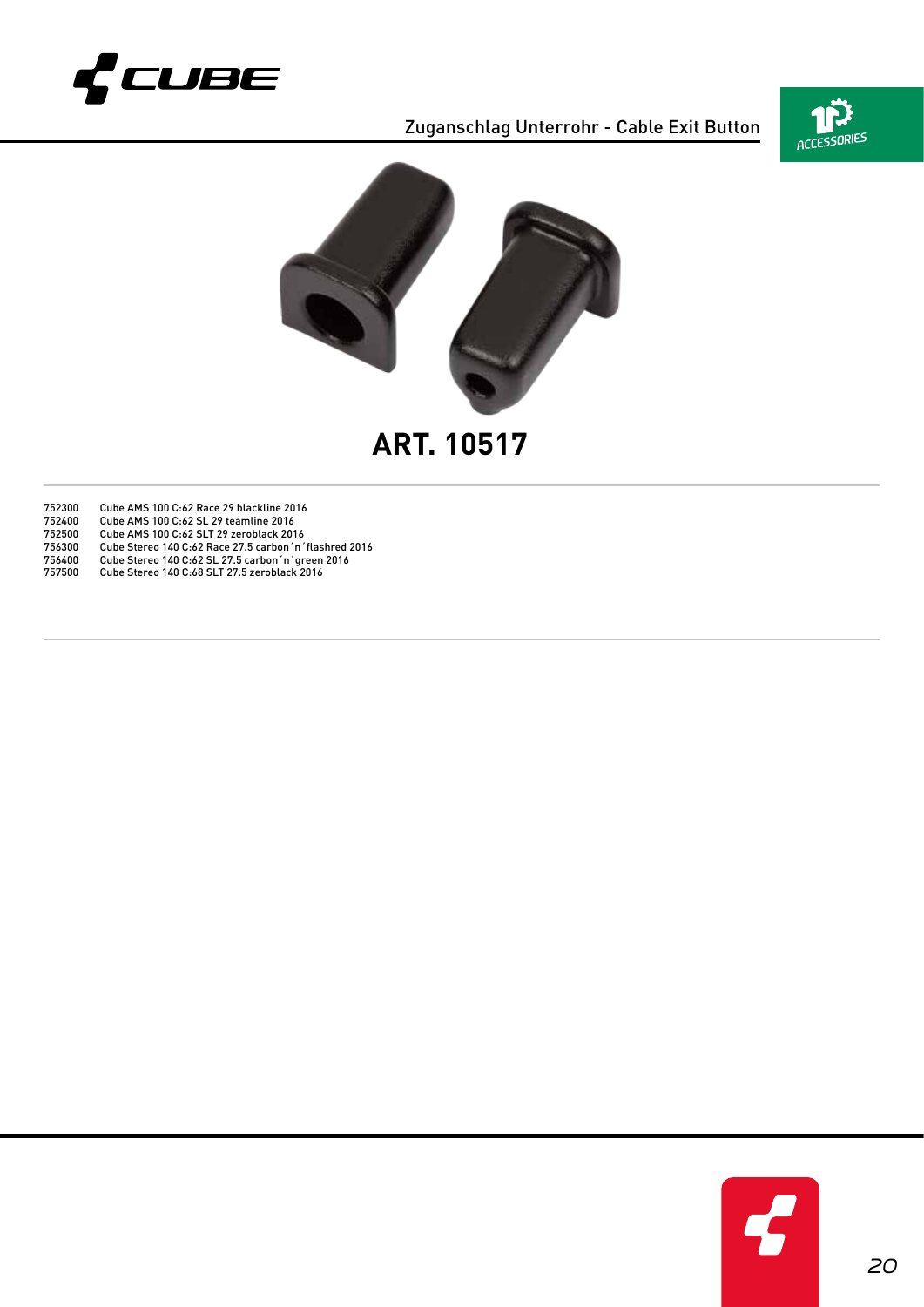

#### Zuganschlag Unterrohr XX1 Sram - Cable Exit Button XX1 Sram





**ART. 10518**

752300 Cube AMS 100 C:62 Race 29 blackline 2016<br>752400 Cube AMS 100 C:62 SL 29 teamline 2016<br>752500 Cube AMS 100 C:62 SLT 29 zeroblack 2016<br>754300 Cube Stereo 120 HPC Race carbon 'n 'White<br>754400 Cube Stereo 120 HPC SL car Cube AMS 100 C:62 SL 29 teamline 2016 Cube AMS 100 C:62 SLT 29 zeroblack 2016 Cube Stereo 120 HPC Race carbon´n´white 2016 Cube Stereo 120 HPC SL carbon´n´flashred 2016 Cube Stereo 120 HPC SL carbon in Itashred 2016<br> $756300$  Cube Stereo 140 C:62 Race 27.5 carbon´n´flashred 2016<br> $755600$  Cube Stereo 140 C:62 SL 27.5 carbon´n´green 2016<br> $757500$  Cube Stereo 140 C:68 SLT 27.5 zerob Cube Stereo 140 C:62 SL 27.5 carbon´n´green 2016 Cube Stereo 140 C:68 SLT 27.5 zeroblack 2016 Cube Stereo 140 C:62 SL 29 carbon´n´blue 2016 Cube Stereo 140 C:68 SLT 29 zeroblack 2016

| 761300 | Cube Stereo 160 C:62 Race 27.5 carbon 'n 'green 2016     |
|--------|----------------------------------------------------------|
| 761400 | Cube Stereo 160 C:62 SL 27.5 carbon 'n 'flashorange 2016 |
| 762100 | Cube Stereo 160 C:68 Action Team 27.5 action team 2016   |

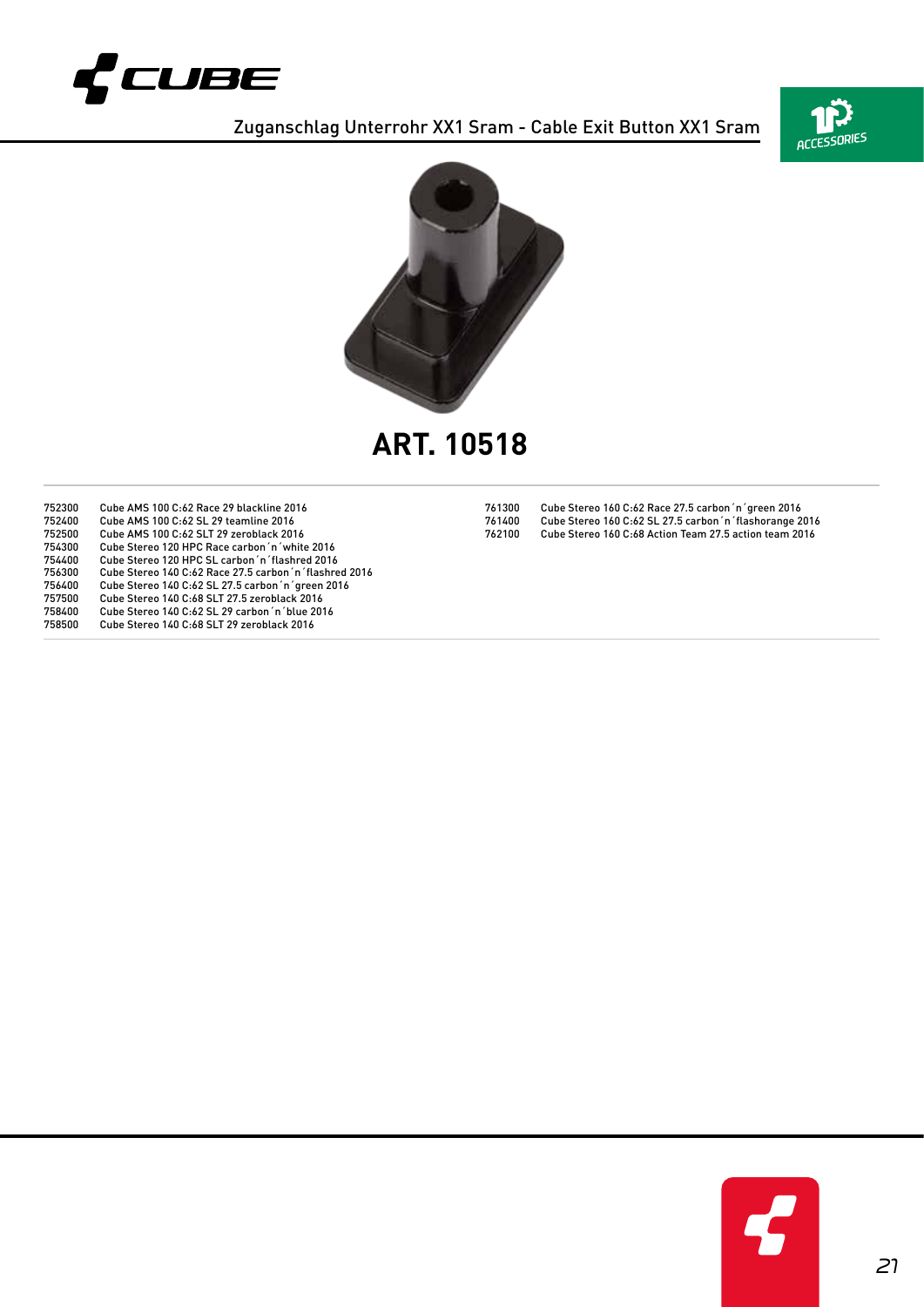

Schutzblech Kettenstrebe - Protection Plate



#### **ART. 10521**

752300 Cube AMS 100 C:62 Race 29 blackline 2016 752400 Cube AMS 100 C:62 SL 29 teamline 2016 752500 Cube AMS 100 C:62 SLT 29 zeroblack 2016

#### **ART. 10524**

756300 Cube Stereo 140 C:62 Race 27.5 carbon´n´flashred 2016 Cube Stereo 140 C:62 SL 27.5 carbon'n'green 2016

Cube Stereo 140 C:68 SLT 27.5 zeroblack 2016